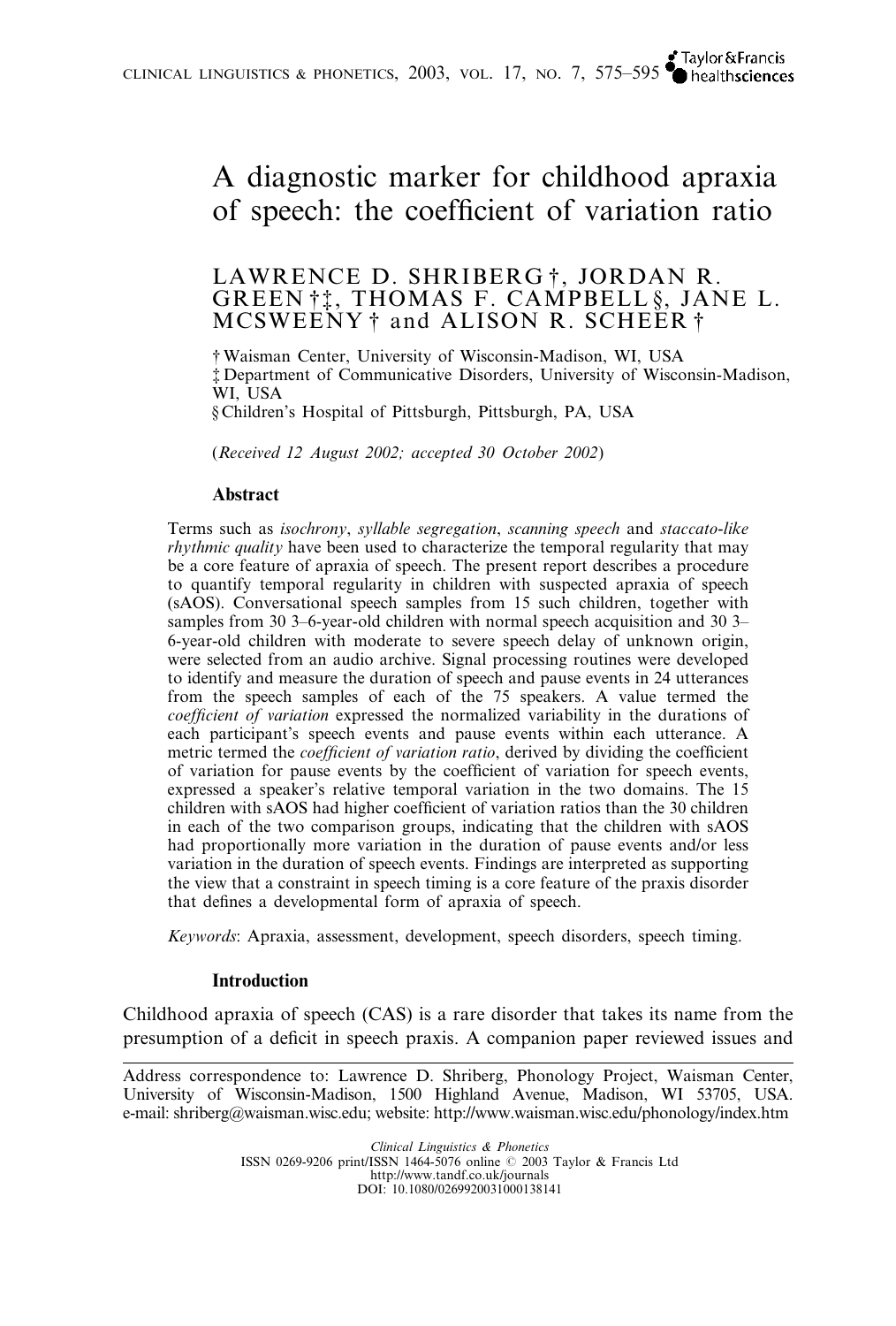empirical findings for a diagnostic marker of stress that were viewed as consistent with the core deficit of speech praxis (Shriberg, Campbell, Karlsson, Brown, McSweeny and Nadler, 2003). The present paper focuses on another descriptive feature of CAS that is also presumed to reflect the core praxis disorder—a reduction in temporal variation associated with the percept of isochronous (similarly timed) and segregated (non-coarticulated) syllables and words (cf. Shuster, Ruscello and Haines, 1989; Hall, Jordan and Robin, 1993; Shriberg, Aram and Kwiatkowski, 1997a). Related constructs in the literature on acquired apraxia in adults include *scanning speech*, *robotic speech*, *staccato-like speech* and more generally, abnormal speech timing (e.g. Kent and Rosenbek, 1983; Ackermann and Hertrich, 1994; Whiteside and Varley, 1998; Kent, Weismer, Kent, Vorperian and Duffy, 1999).

## Some research findings from a British family

The lack of validated inclusionary criteria for childhood apraxia of speech continues to be the primary constraint on the development of a coherent descriptive-explanatory account of this proposed disorder. As suggested in the companion paper (Shriberg et al., 2003), all findings in the experimental literature have to be considered tentative due to the lack of a gold standard for CAS and to the large differences in the inclusionary criteria used by investigator groups. The majority of empirical studies and evaluative reviews view CAS as a movement disorder, but other perspectives include the possibility of significant, if not core, deficits at 'higher' levels of linguistic representation and speech processing (cf. Odell and Shriberg, 2001). Additional discussion of this ongoing dialogue is beyond the scope of the present study. A representative sample of these alternative views, which have continued during the past decade, is available in the Hall-Robin dialogue (Hall, 1992; Robin, 1992).

Landmark studies of a multigenerational British family (known as the 'KE family') have provided the first opportunity to address the origin and nature of CAS without the limitations of case-control designs referenced in the companion paper (Vargha-Khadem, Watkins, Alcock, Fletcher and Passingham, 1995; Fisher, Vargha-Khadem, Watkins, Monaco and Pembrey, 1998). Half of the members of this family have an orofacial (i.e. non-speech) apraxia that is transmitted as an autosomal dominant trait. Because the orofacial apraxia appears to cosegregate with suspected apraxia of speech, investigators have been able to address both distal and proximal explanatory processes for both disorders in affected family members. The gene transmitted in this family, FOXP2 (a transcription factor), was identified by positional cloning (Lai, Fisher, Hurst, Levy, Hodgson, Fox, Jeremiah, Povey, Jamison, Green, Vargha-Khadem and Monaco, 2000; Lai, Fisher, Hurst, Vargha-Khadem and Monaco, 2001). MRI, PET and other neuroimaging studies of affected family members have identified a number of anatomical abnormalities in cortical and subcortical motor-related areas of the frontal lobe (Vargha-Khadem, Watkins, Price, Ashburner, Alcock, Connelly, Frackowiak, Friston, Pembrey, Mishkin, Gadian and Passingham, 1998; Watkins, Gadian and Vargha-Khadem, 1999; Watkins, Dronkers and Vargha-Khadem, 2002; Belton, Salmond, Watkins, Vargha-Khadem and Gadian, 2003). It should be noted that other investigator groups have reported additional neuroanatomical sites associated with acquired apraxia of speech (see review in Kent, 2000).

Findings from studies of the orofacial praxis deficit and the apraxia of speech in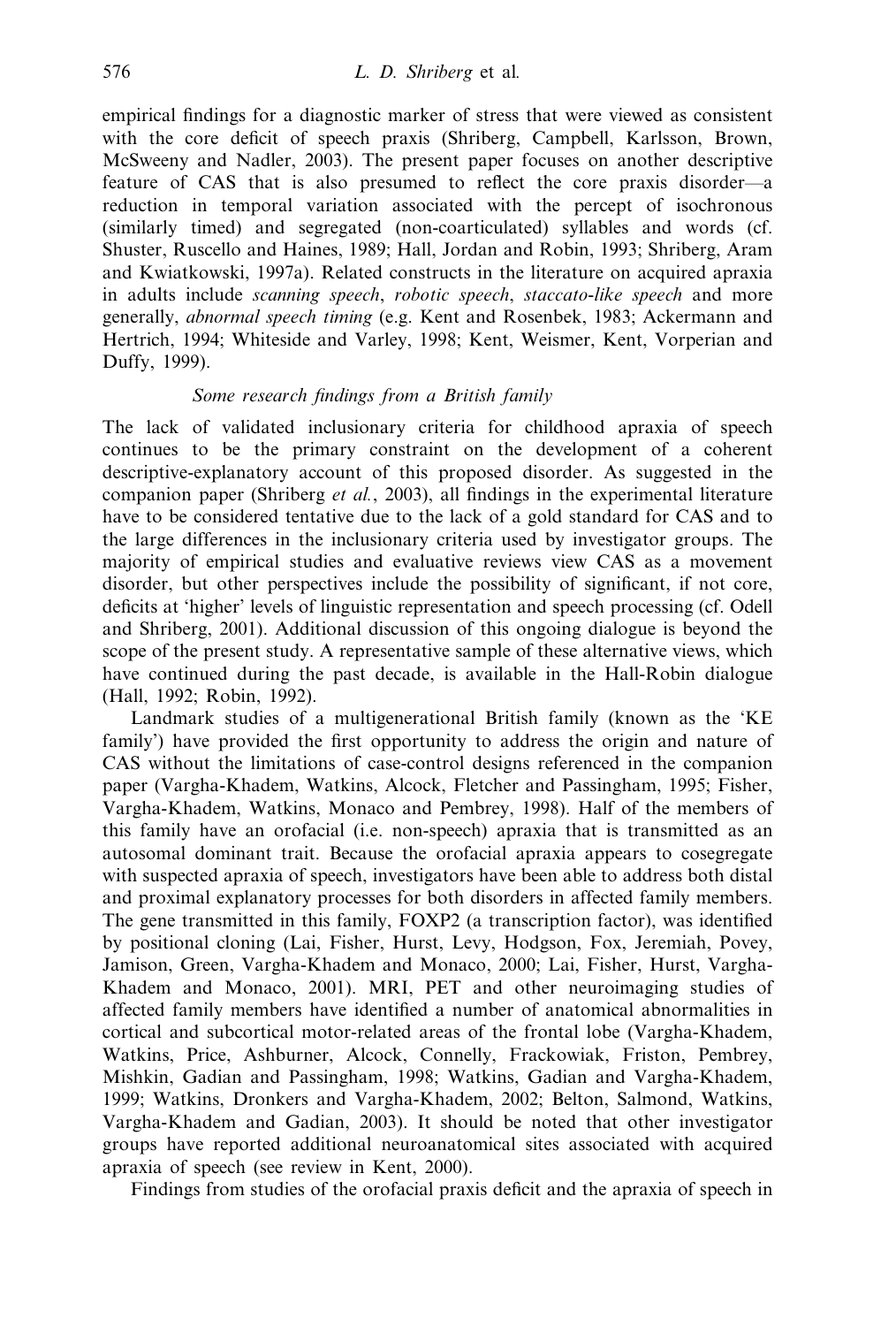the affected members of this British family are of particular interest in the present context. Alcock, Passingham, Watkins and Vargha-Khadem (2000a; b) have reported that these individuals were not deficient in the perception or production of pitch, but that they were markedly impaired in the perception and production of rhythm, as assessed in both vocal and manual (a tapping test) modalities. These authors conclude, '... intonation abilities are not impaired in the affected family members, whereas their timing abilities are impaired. Neither their linguistic nor oral praxic deficits can be at the root of their impairment in timing; rather, the reverse may be true' (Alcock *et al.*, 2000b, p. 34). Thus, these investigators speculate that the praxis deficit that defines apraxia of speech may include at its core an impairment in speech timing.

Other than the investigators' anecdotal comments on the speech disorder in family members with orofacial apraxia, there are few available technical data on the specific patterns of speech and prosody errors of affected family members. Hurst, Baraitser, Auger, Graham and Norell (1990) provided case histories for six affected family members, focusing primarily on these speakers' difficulty sequencing movements, including impairment in the organization of speech movements and manual movements for signing. Fee (1995) provided a comprehensive description of the consonant errors of eight affected family members sampled at two points in time but did not comment on whether any of the speech errors were consistent with apraxia of speech. Goad (1998) provided a thorough analysis of a pronounced impairment in plurals in five affected adult family members, focusing on alternative (prosodic versus morphological) theoretical explanations also without comment on speech-prosody errors in relation to apraxia of speech.

A fourth paper by Piggott and Kessler Robb (1999) provided a well developed linguistic description of the prosodic characteristics of four affected family members ranging from 14–78 years in age and four approximately age-matched non-affected family members. These participants responded to a series of preference judgement and production tasks that included both real and novel multisyllabic words that assessed participants' knowledge of lexical stress rules. Piggott and Kessler Robb's findings provide the best available information on a prosodic constraint shared by affected family members. The investigators report that these family members had considerably more incorrect and variable judgements of what constituted appropriate lexical stress, even on the tasks that contained only real words. Moreover, affected family members' productions of words more than two syllables long were described as aberrant in timing. The investigators, who were well trained in phonetic transcription, noted that polysyllabic words were produced with 'prominent pauses separating them' and were 'evenly stressed'. In the present context, these descriptions are viewed as support for concepts such as isochrony and syllable segregation as a possible core deficit in apraxia of speech.

## Statement of the problem

Among other proposed descriptive features of CAS, a reduction in the normal temporal variation of speech events has significant promise as a diagnostic marker. From a conceptual perspective, an impairment in speech timing may be a highly prevalent correlate of apraxia of speech, occurring across differing levels of severity of expression and persisting past the period when other segmental and suprasegmental variables normalize (i.e. consider the advanced ages of the affected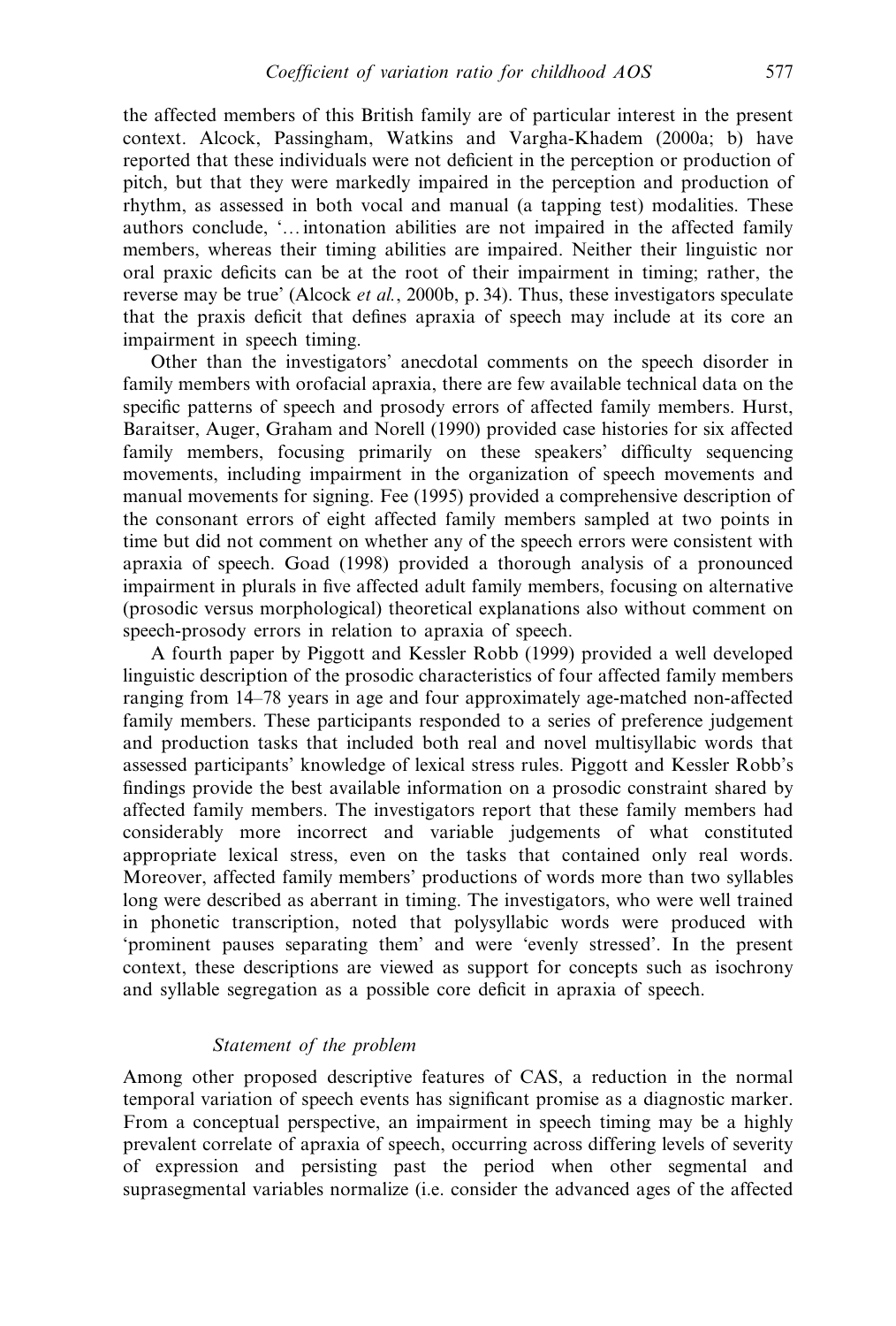family members included in Piggott and Kessler Robb, 1999). From a statistical perspective, a timing deficit may be highly specific for apraxia of speech compared, for example, to a stress impairment that may be prevalent in other types of communicative disorders. Finally, from a technical perspective, durational data are relatively easy to quantify using acoustic techniques.

The goals of this report are (a) to describe a metric to quantify the variation in speech and pause durations in conversational speech, (b) to provide reference data on this variable in representative samples of 3–6-year-old children with typical and delayed speech, (c) to provide data on the variation in speech and pause events in children who have been described as having isochronous and segregated syllables consistent with apraxia of speech and (d) to assess the potential of the temporal variation metric as a diagnostic marker of childhood apraxia of speech. Following the research and service delivery rationale proposed in Shriberg, Aram and Kwiatkowski (1997a), the term *suspected apraxia of speech* (sAOS) is used to denote case studies or participants recruited for research who may or may not be true positives for childhood apraxia of speech.

## **Method**

## Participants

Audiocassettes of conversational speech samples from 75 children were obtained from a large audiotape archive. The archive included recorded speech samples and accompanying case records of children who had participated in one or more studies of child speech-sound disorders, either as experimental or as control subjects. Table 1 includes summary descriptive data for children in the following three speaker groups.

|                                    |      | $\boldsymbol{N}$ |                |      | Age  |      | $PCCR^a$ |                  | b,<br><b>AWU</b> |  |
|------------------------------------|------|------------------|----------------|------|------|------|----------|------------------|------------------|--|
| Group                              | Male | Female           | Total          | M    | SD   | M    | SD       | $\boldsymbol{M}$ | SD               |  |
| Normal Speech Acquisition (NSA)    |      |                  |                |      |      |      |          |                  |                  |  |
| $3-4$ years                        | 5    | 5                | 10             | 3:7  | 0:4  | 95.8 | 2.6      | 4.5              | 1.4              |  |
| $4-5$ years                        | 5    | 5                | 10             | 4:3  | 0:2  | 97.7 | 1.1      | 3.9              | 0.9              |  |
| 5–6 years                          | 5    | 5                | 10             | 5:8  | 0:2  | 99.3 | 0.4      | 5.3              | 1.0              |  |
| Total                              | 15   | 15               | 30             | 4;6  | 0:11 | 97.6 | 2.2      | 4.6              | 1.2              |  |
| Speech Delay (SD)                  |      |                  |                |      |      |      |          |                  |                  |  |
| $3-4$ years                        | 5    | 5                | 10             | 3:5  | 0:3  | 74.5 | 11.7     | 3.0              | 0.9              |  |
| $4-5$ years                        | 5    | 5                | 10             | 4:3  | 0:3  | 71.0 | 10.5     | 4.3              | 0.9              |  |
| 5-6 years                          | 5    | 5                | 10             | 5:5  | 0:3  | 68.1 | 11.1     | 3.9              | 0.6              |  |
| Total                              | 15   | 15               | 30             | 4:4  | 0:11 | 71.2 | 11.0     | 3.7              | 0.9              |  |
| Suspected Apraxia of Speech (sAOS) |      |                  |                |      |      |      |          |                  |                  |  |
| $3-4$ years                        | 2    |                  | $\overline{2}$ | 3:5  | 0:4  | 66.3 | 3.4      | 2.6              | 0.5              |  |
| $4-5$ years                        | 1    |                  | $\overline{2}$ | 4:5  | 0:7  | 72.8 | 3.6      | 4.3              | 0.9              |  |
| $5-14$ years                       | 10   |                  | 11             | 8:0  | 3:3  | 79.7 | 11.3     | 3.4              | 1.4              |  |
| Total                              | 13   | 2                | 15             | 6;11 | 3:4  | 77.0 | 10.9     | 3.4              | 1.3              |  |

Table 1. Summary descriptive data for three groups of participants

<sup>a</sup> Percentage of Consonants Correct-Revised (PCCR; Shriberg, Austin *et al.*, 1997a).

<sup>b</sup>Average Words Per Utterance (AWU; Shriberg et al., 2001).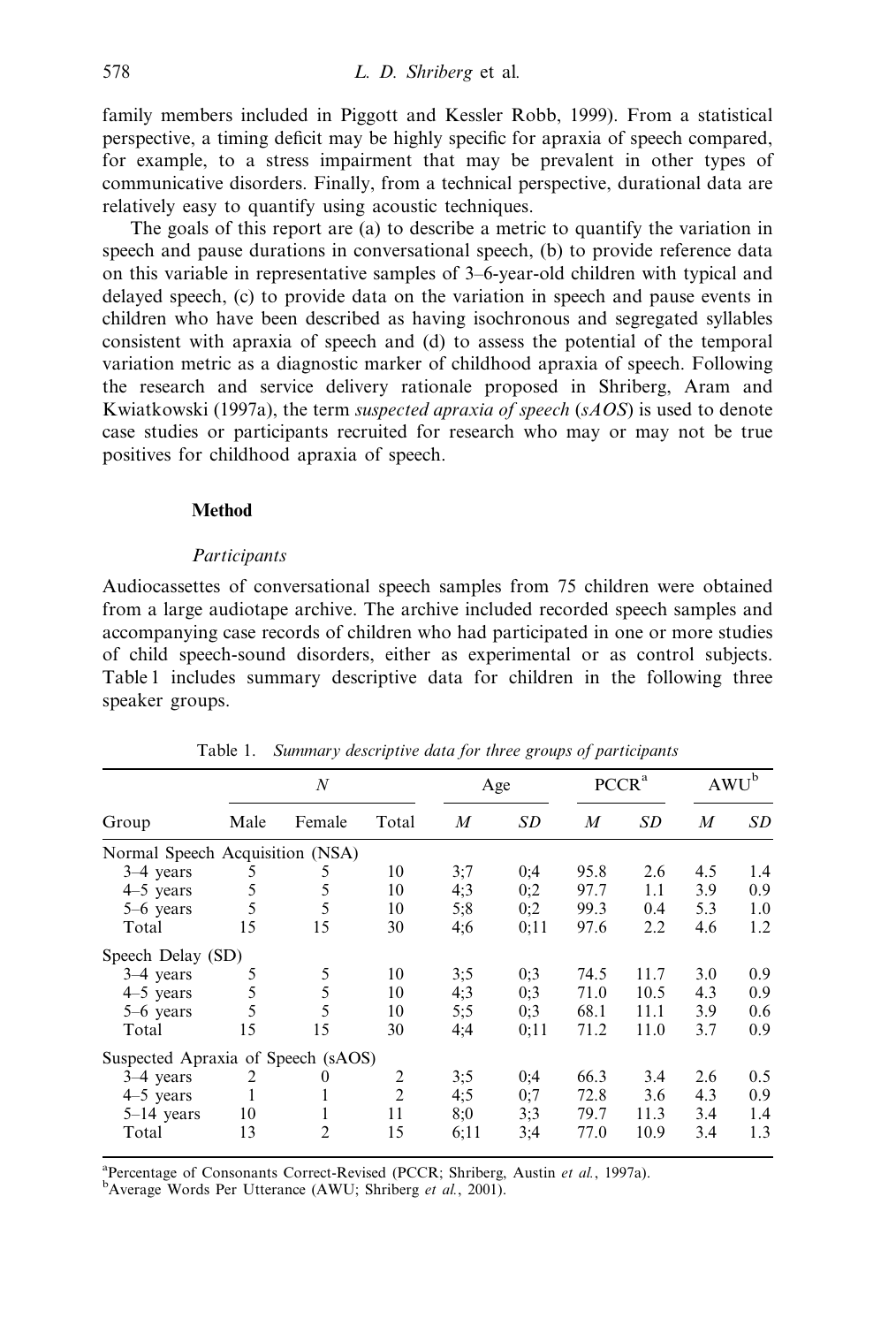## Normal Speech Acquisition (NSA)

The 30 children classified as having Normal Speech Acquisition (NSA) participated as age-matched controls in prior and ongoing studies of child speech-sound disorders. Children selected for the present study included a total of 15 boys and 15 girls: five boys and five girls each at ages 3, 4 and 5 years. All NSA speakers were classified as having normal speech acquisition using the Speech Disorders Classification System (SDCS) software (Shriberg, Austin, Lewis, McSweeny and Wilson, 1997b; Shriberg, Allen, McSweeny and Wilson, 2001). The SDCS accomplishes classification by comparing a speaker's error profiles to those obtained from age-matched speakers in a reference database. As indicated in the summary data in table 1, all participants with NSA were also required to score above 95% on a severity metric termed the Percentage of Consonants Correct-Revised (PCCR; Shriberg, Austin, Lewis, McSweeny and Wilson, 1997a). This criterion ensured that over 95% of the consonants and vowels/diphthongs attempted in the conversational samples were scored as phonemically correct by one or more transcribers using a common system of narrow phonetic transcription (Shriberg and Kent, 1995). A metric termed Average Words Per Utterance (AWU) included in the PEPPER (Shriberg *et al.*, 2001) output indicated that these 30 children produced an average of 4.6 words per utterance. For children in this age range, AWU correlates in the high 0.90s with mean length of utterance (Shriberg and Kwiatkowski, 1994). These latter data are consistent with the records data indicating that these children had age-appropriate or only mildly delayed language.

#### Speech Delay (SD)

Conversational samples from 30 3–6-year-old children with speech delay of unknown origin (SD) were selected from the audiocassette archive. As with the samples from the NSA group, these samples were drawn to include also five boys and five girls at ages 3, 4 and 5 years. The inclusionary criteria were that each child met the SDCS criteria for SD. Participants in this group also had to score below 85% on the PCCR metric. As shown in table 1, AWU values for the 30 speakers with SD averaged 3.7.

#### Suspected Apraxia of Speech (sAOS)

A total of 15 children with speech delay were selected from a subset of 100 children whom speech-language clinicians and/or clinical researchers in collaborative studies had classified as sAOS (Shriberg and McSweeny, 2002). Inclusionary criteria for the present study were based on a set of provisional speech and prosody-voice markers for children with speech delay of unknown origin that were viewed as consistent with sAOS and/or suspected dysarthria (sDYS). An appendix includes the markers and classification procedures used by two experienced research transcribers (the first and fourth authors) to classify the 15 children as sAOS or sDYS.

Candidate participants for the present sAOS speaker group had to meet two criteria. The first inclusionary criterion was that the transcribers perceived the speaker as having a speech-timing deficit consistent with syllable segregation. As listed in the appendix, either of the first two diagnostic markers for sAOS or sDYS satisfied this criterion (notated as Stress/Timing [S/T] in the original procedure; see appendix, table A2). All 15 children selected for the present study were perceived as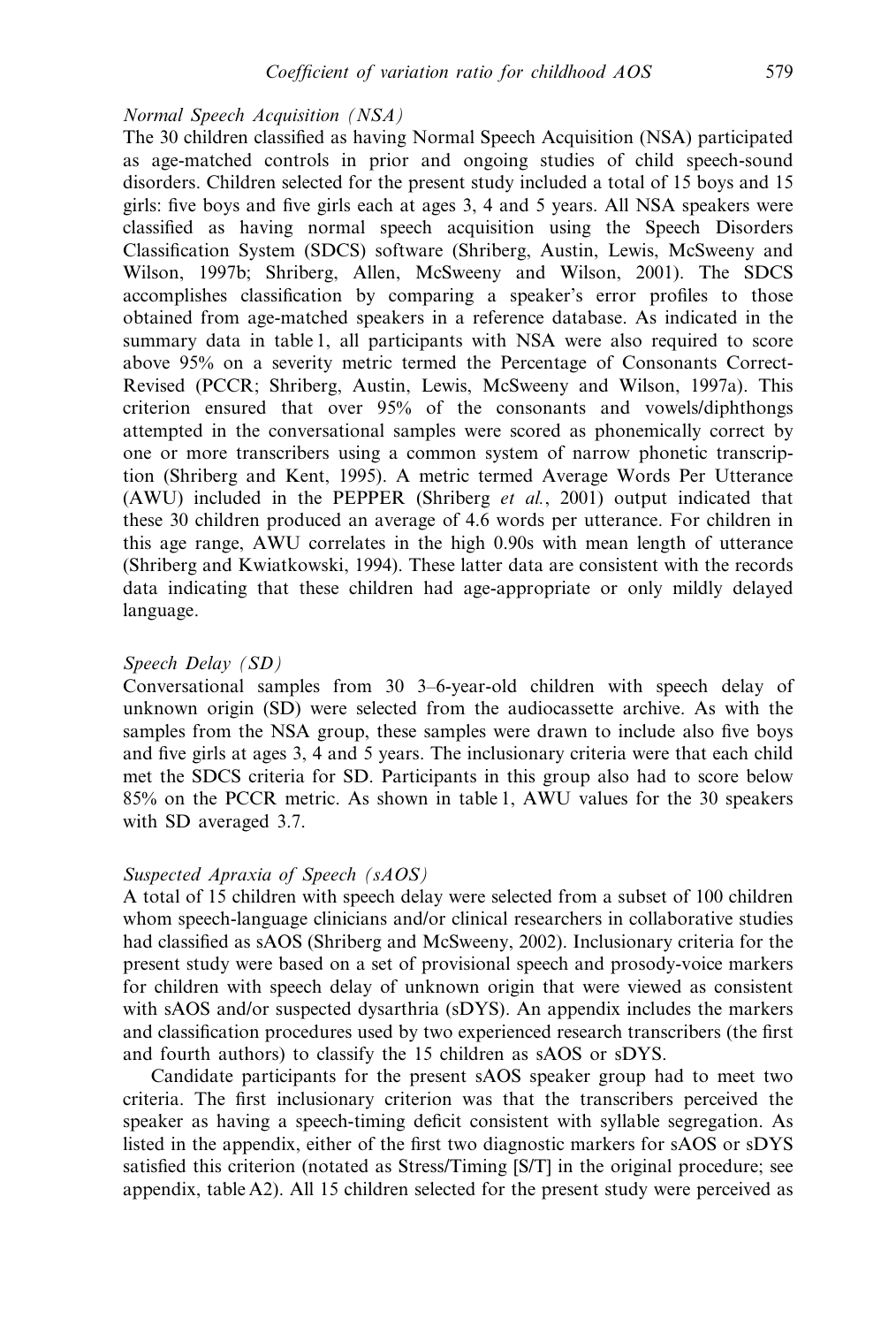having at least three strings of syllable segregation in the section of the conversational speech sample used in the present study (see below). For later use in the data analyses, children with only three such events were subclassified as having some syllable segregation; those having four or more strings of segregated sounds were subclassified as having *frequent* syllable segregation.

The second inclusionary criterion for samples meeting the speech-timing criterion was included to increase the level of confidence that each of these participants also had some other behaviours associated with speech motor impairment. Participants had to meet criteria for marginal (1.0–1.5 points) or non-marginal (2 points or more) classification based on their status on the list of speech markers for sAOS and/or sDYS included in the appendix. This list of diagnostic markers had been assembled as part of a prior study (Shriberg and McSweeny, 2002), which was completed before the elaborated list of markers for sAOS proposed in the companion paper in this issue (Shriberg *et al.*, 2003). The outcomes from this procedure were that one participant met criteria for only sAOS, some participants met criteria for only sDYS  $(n=8)$ , some participants met criteria for both classifications (i.e. sAOS and sDYS=sAOS sDYS;  $n=2$ ) and some participants not clearly meeting either classification were termed Indeterminate (i.e. AOS or  $DYS = AOS/DYS$ ;  $n=4$ ).

As indicated in table 1, the participants with sAOS were nearly all male (87%), which is consistent with the reported high proportion of males in studies of sAOS (Hall et al., 1993; Shriberg, Aram and Kwiatkowski, 1997b, 1997c). The average age of the speakers with sAOS was 6 years, 11 months, somewhat older than the average age of speakers in the two comparison groups and also consistent with reports in the literature. Failure to normalize speech delay by 6 years of age is a frequently cited diagnostic characteristic of sAOS, and therefore, studies that ascertain children by clinical referral typically include a substantial number of older children (early elementary-aged to adolescents).

## Speech analyses

A subset of 24 utterances from each of the 75 conversational samples was selected using the exclusionary criteria provided in a system of prosody-voice coding (Shriberg, Kwiatkowski and Rasmussen, 1990). These exclusionary criteria, which addressed linguistic, paralinguistic and audio recording requirements, ensured that all utterances were linguistically and technically appropriate for the acoustic analysis.

## Digitizing and segmentation

Each of the speakers' 24 utterances was digitized at 44.1 kHz (16 bit quantization). Computer-assisted detection methods were developed for Matlab (version 6.5) to determine the onset and offset of speech and pause events within each of the 24 utterances in each conversational speech sample. For this procedure, the assistant was required to identify a region on a rectified and digitally filtered  $(f<sub>lp</sub>=30 Hz;$ zero-phase shift forward and reverse; Butterworth, 8 pole) display of each waveform that contained the largest amplitude 'pause' event. The maximum value of the selected pause region was used to establish a threshold for separating 'speech' from 'pause' events. The onsets and offsets for speech events were defined as values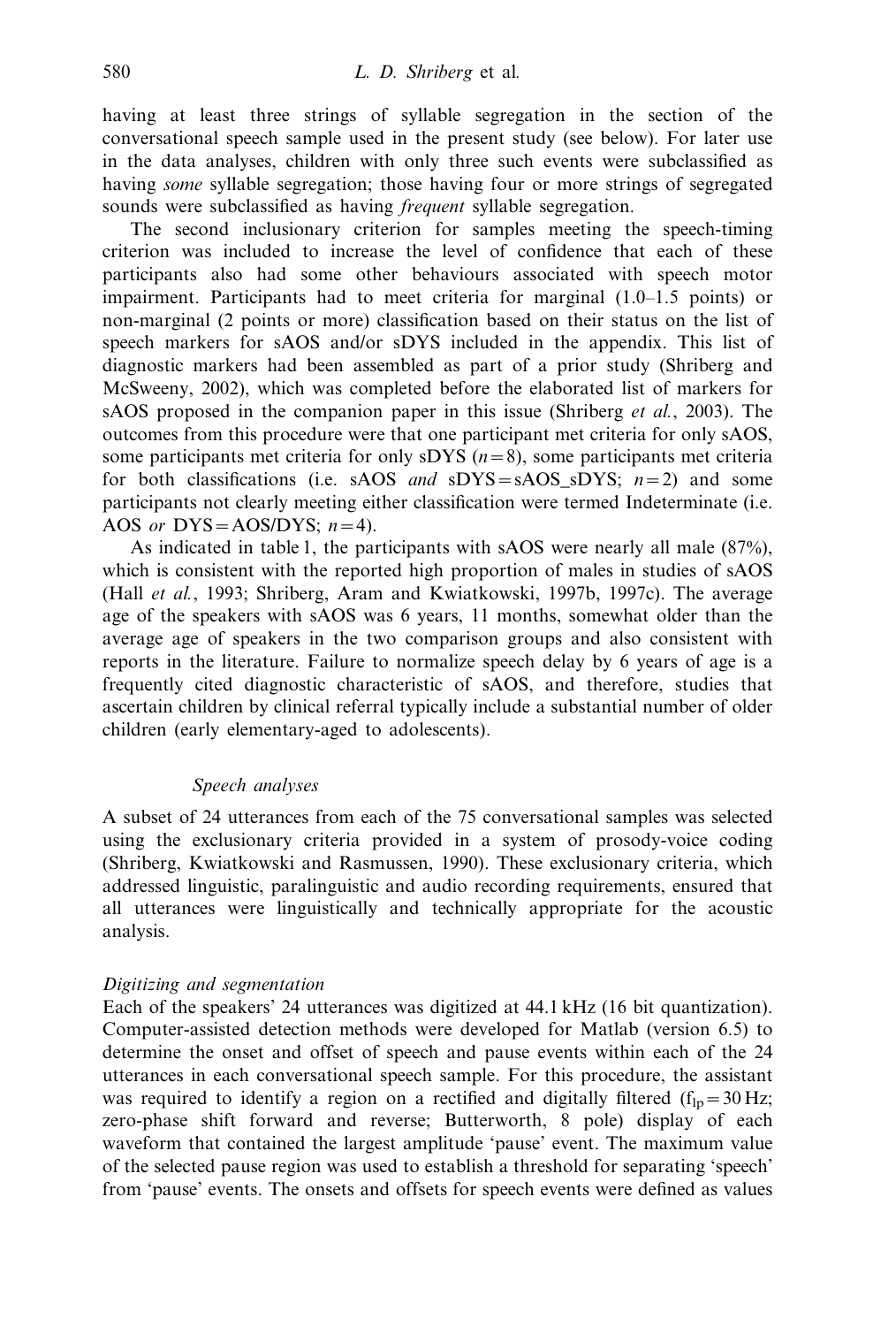above the threshold for pause events, as identified in the display for each waveform. Speech and pause durations less than 100 ms, the duration within which stop closures and burst releases tend to occur, were eliminated from the data set. Thus, the pauses remaining were located primarily within and between words, at prosodic phrases and at syntactic boundaries. Figure 1 illustrates these procedures, with the example described in the caption providing additional information on both the procedures and the coefficients of variation described in the next section. The duration values for each eligible speech and pause event were exported to a database.

## The coefficient of variation and the coefficient of variation ratio

The auditory percept of isochrony and/or segregated speech, as reviewed previously, includes a lack of normal variation in the temporal aspects of speech. The scope of the present paper does not include extended consideration of factors (other than temporal regularity) that contribute to the percept of isochrony (e.g. Fowler, Smith and Tassinary, 1986; Zellner, 1994). To quantify this percept, a metric was developed to assess a speaker's durational variability within speech events and pause events. The coefficient of variation  $(CV=SD/Mean)$  was computed across all of the durations within an utterance for each event type (i.e. speech and pause). This transformation adjusted for changes in event durations that were related to variations in speech rate across utterances and speakers. CV values were averaged across utterances for each subject. Thus, the lower the CV, the lower the variation in the duration of speech events (i.e. isochrony) or pause events in conversational speech.



Figure 1. An example of the measurement procedure used to quantify the duration of speech and pause events for a 5-second utterance. The maximum value of the selected 'pause' region was used to establish an amplitude threshold for separating 'speech' from 'pause' events. Boundaries associated with each pause event were identified as values in the rectified and filtered waveform below the threshold, and speech events were identified as values that were above the threshold. Durations below 100 ms, such as the first pause event in the example waveform, were not included in the analysis. For each utterance, the coefficient of variation  $(CV)$  was computed separately for speech and pause events. The coefficient of variation ratio  $(CVR)$  for the utterance was computed by dividing the CV of pause events by the CV of speech events. The CVR for the utterance displayed above was 0.916.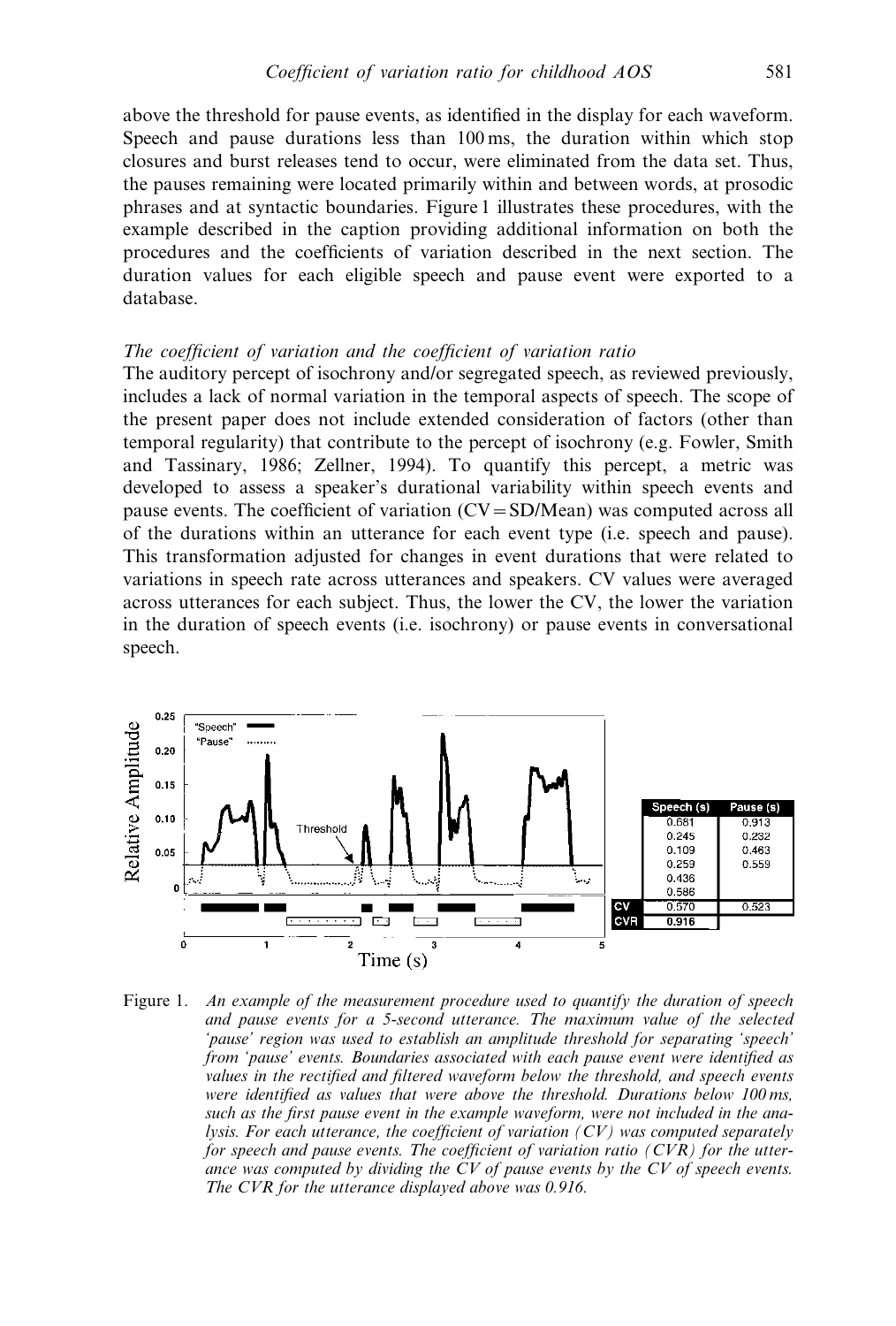A metric termed the *coefficient of variation ratio* (CVR) was calculated to express the relationship between variations in the duration of speech events compared to variation in pause events. Because the CVs for pauses were larger than the CVs for speech, the CVR was calculated by dividing the CV for pause events by the CV for speech events. Thus, low CVRs indicate proportionally less variability in pause events, and high CVRs indicate proportionally less variability in speech events. Figure 1 provides an example of these values as obtained from one 5-second utterance.

## Results

### Reference data

Table 2 is a summary of the number and distributional characteristics of the durations of speech and pause events recorded for participants in each of the three groups. These values, cross-tabulated by sex and age within each of the speech status groups, provide reference data for typically developing children and children with speech delay. The summary values in table 2 are based on the total number of tokens pooled across speakers. As shown, there were comparable numbers of speech and pause events across the three groups and within the three age levels for each sex. The four descriptive statistics for the distributions of each class of events within each cell suggest that: (a) the means and ranges of speech and pause durations within and across groups were relatively similar; (b) the standard deviations in each cell were fairly large relative to the mean values; (c) the skew values for pause events were larger than those for speech events, the latter of which were more consistent with normal distributions; and (d) the standardized kurtosis values for both events were relatively, but not inordinately, high.

## Temporal variation analyses

#### Description

Table 3 is a summary of the speech CV and pause CV data for participants in each of the three speaker groups. The values for each of the four statistical moments are consistent with normal distributions in each domain for each of the three speaker groups. As with the raw values shown in table 2, these values were not averaged by individual speakers. Rather, they were averaged on the total pool of events indicated in the entries for each row in the column titled Events.

#### Inferential statistics

Figure 2, panel A is a display of the means and standard deviations for the speech and pause CVs for participants in the three speaker groups. Unlike the data in tables 1 and 2, these CV data were first averaged by speaker and then averaged over the number of speakers in each group. The trends for the speech CVs are consistent with the construct of isochrony in apraxia of speech, with NSA speakers having the highest temporal variation in speech events and sAOS speakers having the least variation. Two-sample  $t$  tests using two-tailed significance criteria were completed on these data. Family-wise Bonferoni alpha adjustments were deemed unnecessary, as the six comparisons for each event class could be divided into three logical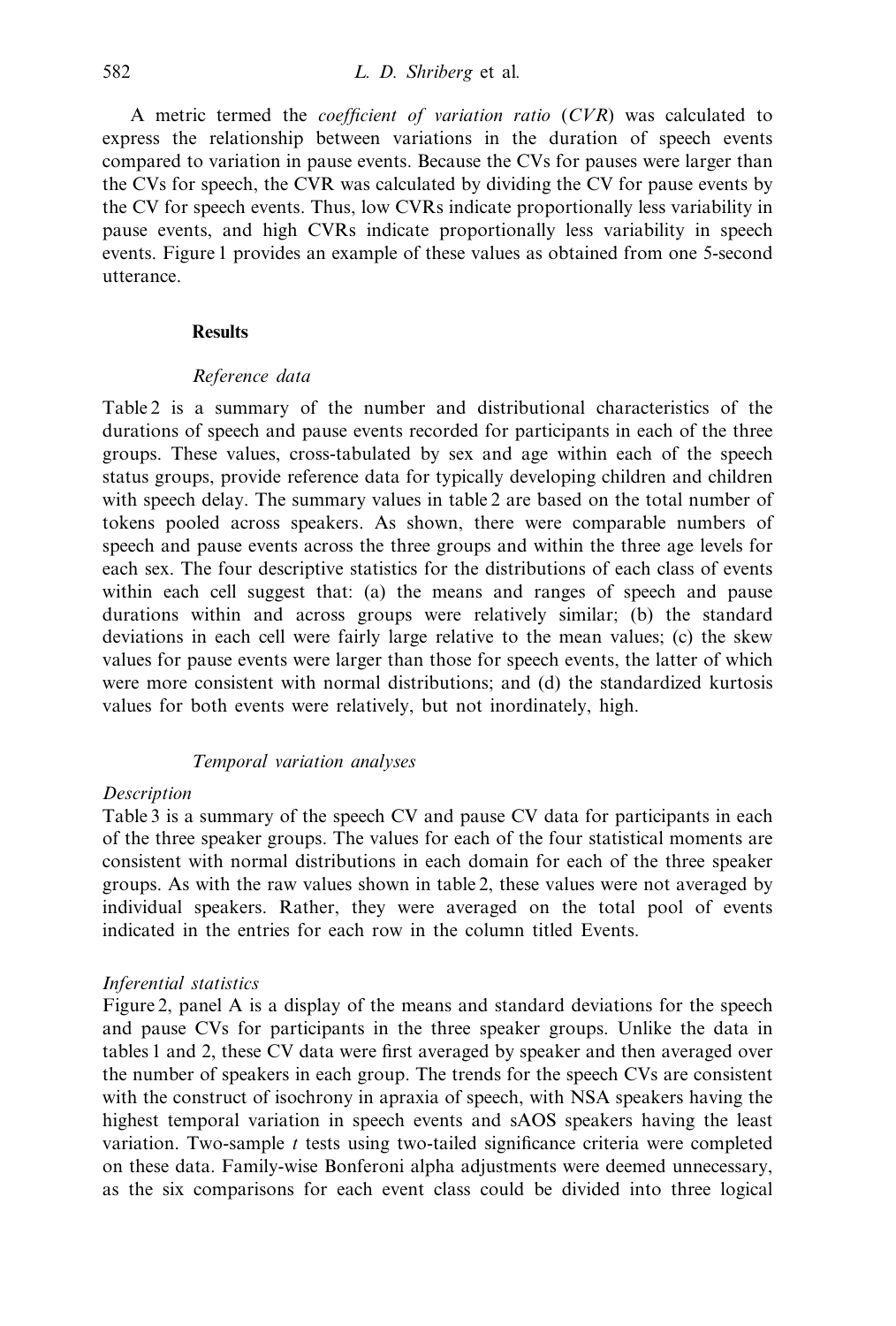|                                    |             | Demographics |                  | Speech Events    |      |           |             | Pause Events |                  |                  |      |             |          |
|------------------------------------|-------------|--------------|------------------|------------------|------|-----------|-------------|--------------|------------------|------------------|------|-------------|----------|
| Group                              | Age $(yrs)$ | <b>Sex</b>   | $\boldsymbol{n}$ | $\boldsymbol{n}$ | M    | <b>SD</b> | <b>Skew</b> | Kurtosis     | $\boldsymbol{n}$ | $\boldsymbol{M}$ | SD   | <b>Skew</b> | Kurtosis |
| Normal Speech Acquisition (NSA)    | 3           | Male         | 5.               | 319              | 0.31 | 0.21      | 2.05        | 6.60         | 204              | 0.25             | 0.18 | 2.26        | $-0.85$  |
|                                    |             | Female       |                  | 354              | 0.36 | 0.25      | 1.85        | 4.11         | 296              | 0.35             | 0.58 | 6.14        | $-0.15$  |
|                                    | 4           | Male         | 5                | 403              | 0.31 | 0.20      | 1.84        | 4.09         | 258              | 0.26             | 0.19 | 2.76        | $-0.15$  |
|                                    |             | Female       |                  | 502              | 0.28 | 0.18      | 2.42        | 8.90         | 268              | 0.33             | 0.39 | 3.54        | $-0.83$  |
|                                    |             | Male         | 5                | 439              | 0.34 | 0.22      | 1.43        | 2.37         | 332              | 0.34             | 0.36 | 3.16        | $-0.14$  |
|                                    |             | Female       | 5.               | 528              | 0.31 | 0.22      | 2.57        | 10.70        | 332              | 0.34             | 0.36 | 3.16        | $-0.87$  |
| Speech Delay (SD)                  | 3           | Male         | 5.               | 272              | 0.31 | 0.22      | 2.15        | 5.25         | 197              | 0.32             | 0.31 | 4.05        | 0.60     |
|                                    |             | Female       |                  | 309              | 0.34 | 0.21      | 1.47        | 2.83         | 188              | 0.28             | 0.29 | 5.03        | 0.78     |
|                                    | 4           | Male         | 5                | 512              | 0.31 | 0.21      | 1.99        | 5.05         | 304              | 0.25             | 0.17 | 2.58        | $-0.18$  |
|                                    | 4           | Female       |                  | 353              | 0.31 | 0.22      | 2.06        | 5.19         | 233              | 0.30             | 0.29 | 3.43        | 0.14     |
|                                    |             | Male         |                  | 379              | 0.29 | 0.18      | 2.22        | 8.08         | 267              | 0.29             | 0.28 | 2.94        | $-0.07$  |
|                                    | 5           | Female       | 5.               | 429              | 0.32 | 0.21      | 2.06        | 7.16         | 301              | 0.27             | 0.23 | 2.70        | 0.18     |
| Suspected Apraxia of Speech (sAOS) | All         | Both         | 15               | 875              | 0.30 | 0.21      | 2.49        | 9.65         | 799              | 0.38             | 0.39 | 2.97        | $-0.72$  |

Table 2. Summary of the number and distributional characteristics of the durations (in seconds) of speech and pause events recorded for participants in each of the three groups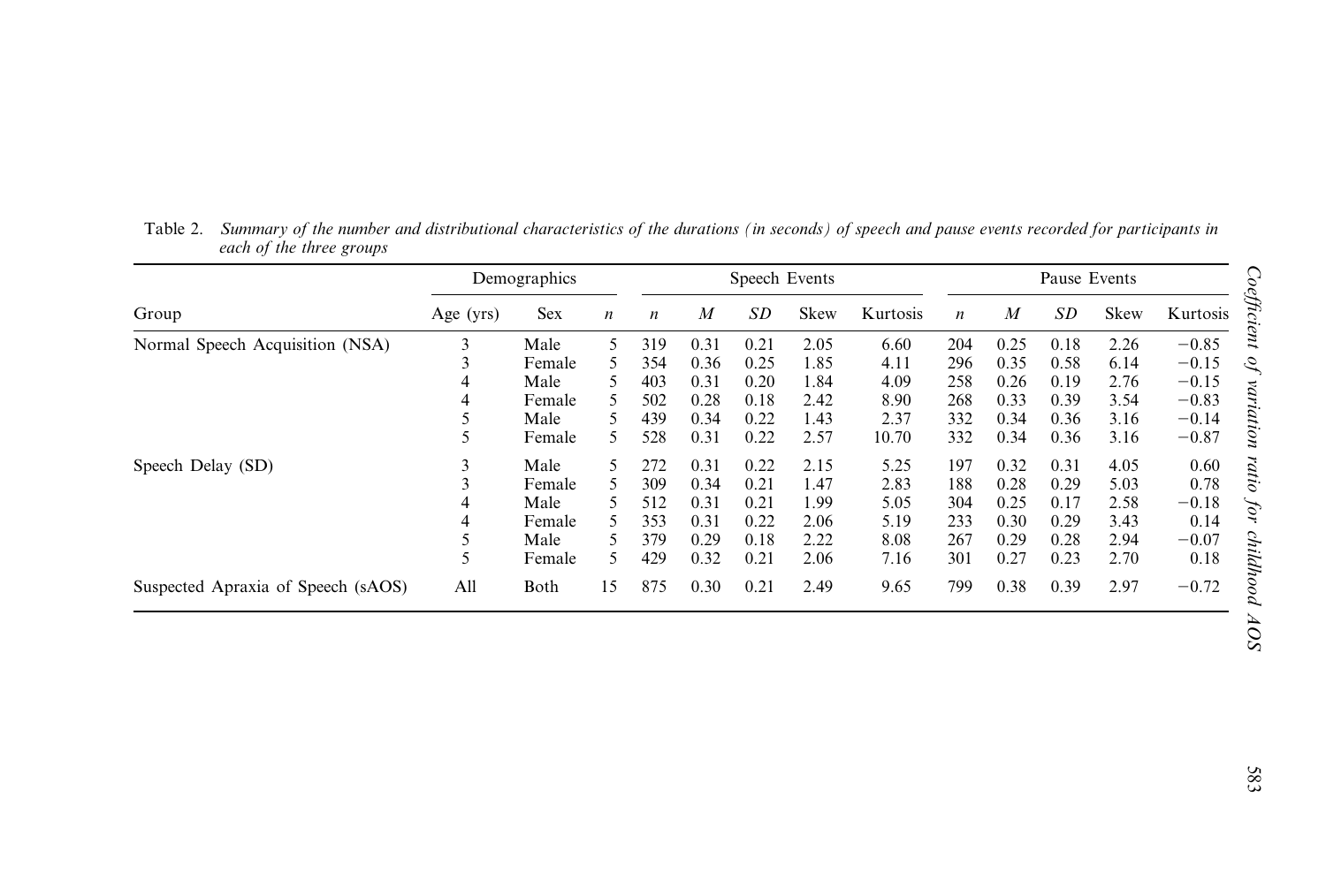|                                    | Demographics |            |                  | Speech CV |                  |      |             | Pause CV |        |                  |           |             |          |
|------------------------------------|--------------|------------|------------------|-----------|------------------|------|-------------|----------|--------|------------------|-----------|-------------|----------|
| Group                              | Age (yrs)    | <b>Sex</b> | $\boldsymbol{n}$ | Events    | $\boldsymbol{M}$ | SD   | <b>Skew</b> | Kurtosis | Events | $\boldsymbol{M}$ | <b>SD</b> | <b>Skew</b> | Kurtosis |
| Normal Speech Acquisition (NSA)    | 3            | M          | 5                | 86        | 0.48             | 0.24 | 0.25        | 0.06     | 56     | 0.48             | 0.30      | 0.33        | $-0.87$  |
|                                    |              | F          | 5                | 78        | 0.53             | 0.26 | 0.32        | 0.69     | 66     | 0.58             | 0.38      | 0.76        | $-0.15$  |
|                                    | 4            | M          | 5                | 86        | 0.46             | 0.24 | 0.66        | 1.07     | 62     | 0.43             | 0.25      | 0.29        | $-0.92$  |
|                                    | 4            | F          | 5                | 73        | 0.50             | 0.23 | 0.68        | 0.59     | 59     | 0.57             | 0.35      | 0.36        | $-0.83$  |
|                                    |              | M          | 5                | 86        | 0.52             | 0.23 | $-0.02$     | $-0.32$  | 68     | 0.64             | 0.31      | 0.50        | 0.14     |
|                                    |              | F          | 5                | 86        | 0.49             | 0.24 | 0.29        | 0.05     | 64     | 0.53             | 0.30      | 0.18        | $-0.87$  |
| Speech Delay (SD)                  |              | M          | 5                | 84        | 0.43             | 0.24 | 0.20        | $-0.66$  | 48     | 0.52             | 0.31      | 0.59        | 0.60     |
|                                    |              | F          | 5                | 73        | 0.46             | 0.21 | $-0.11$     | $-0.54$  | 37     | 0.57             | 0.37      | 0.79        | 0.78     |
|                                    |              | M          | 5                | 103       | 0.50             | 0.24 | 0.38        | $-0.38$  | 69     | 0.47             | 0.24      | 0.41        | $-0.18$  |
|                                    |              | F          | 5                | 80        | 0.45             | 0.23 | 0.35        | 0.08     | 54     | 0.43             | 0.31      | 0.75        | 0.14     |
|                                    |              | M          | 5                | 77        | 0.46             | 0.22 | 0.15        | $-0.53$  | 67     | 0.46             | 0.33      | 0.84        | $-0.07$  |
|                                    |              | F          | 5                | 89        | 0.47             | 0.23 | 0.33        | 0.17     | 70     | 0.49             | 0.31      | 0.72        | 0.18     |
| Suspected Apraxia of Speech (sAOS) | All          | Both       | 15               | 207       | 0.43             | 0.22 | 0.24        | $-0.45$  | 189    | 0.54             | 0.32      | 0.27        | $-0.71$  |

Table 3. Summary of the Coefficient of Variation (CV) data for speech and pause events for participants in the three speaker groups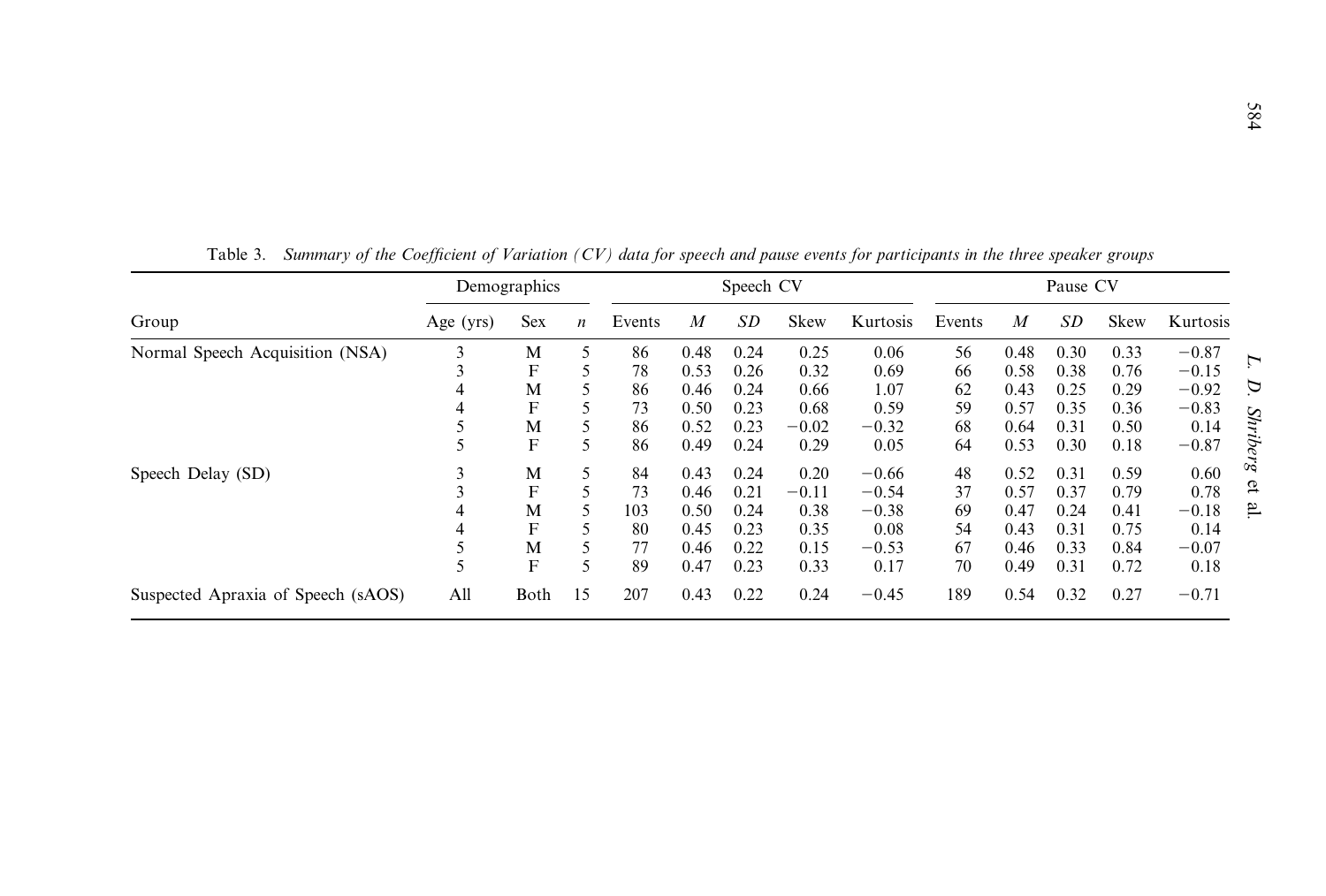

Figure 2. Panel A is a display of the coefficient of variation  $(CV)$  data for speech and pause events for speakers in the three study groups. Panel B is a display of the coefficient of variation ratio data for speech and pause events in each group.

families. The comparisons of NSA with SD ( $t=2.46$ , df = 58,  $p=0.017$ ) and of NSA with sAOS ( $t=3.06$ , df=43,  $p=0.0040$ ) were statistically significant, but the comparison of SD with sAOS ( $t=1.25$ ,  $df=43$ ,  $p=0.22$ ) was not. For the pause CVs in figure 2, panel A, the two reference comparisons of NSA with SD  $(t=1.71,$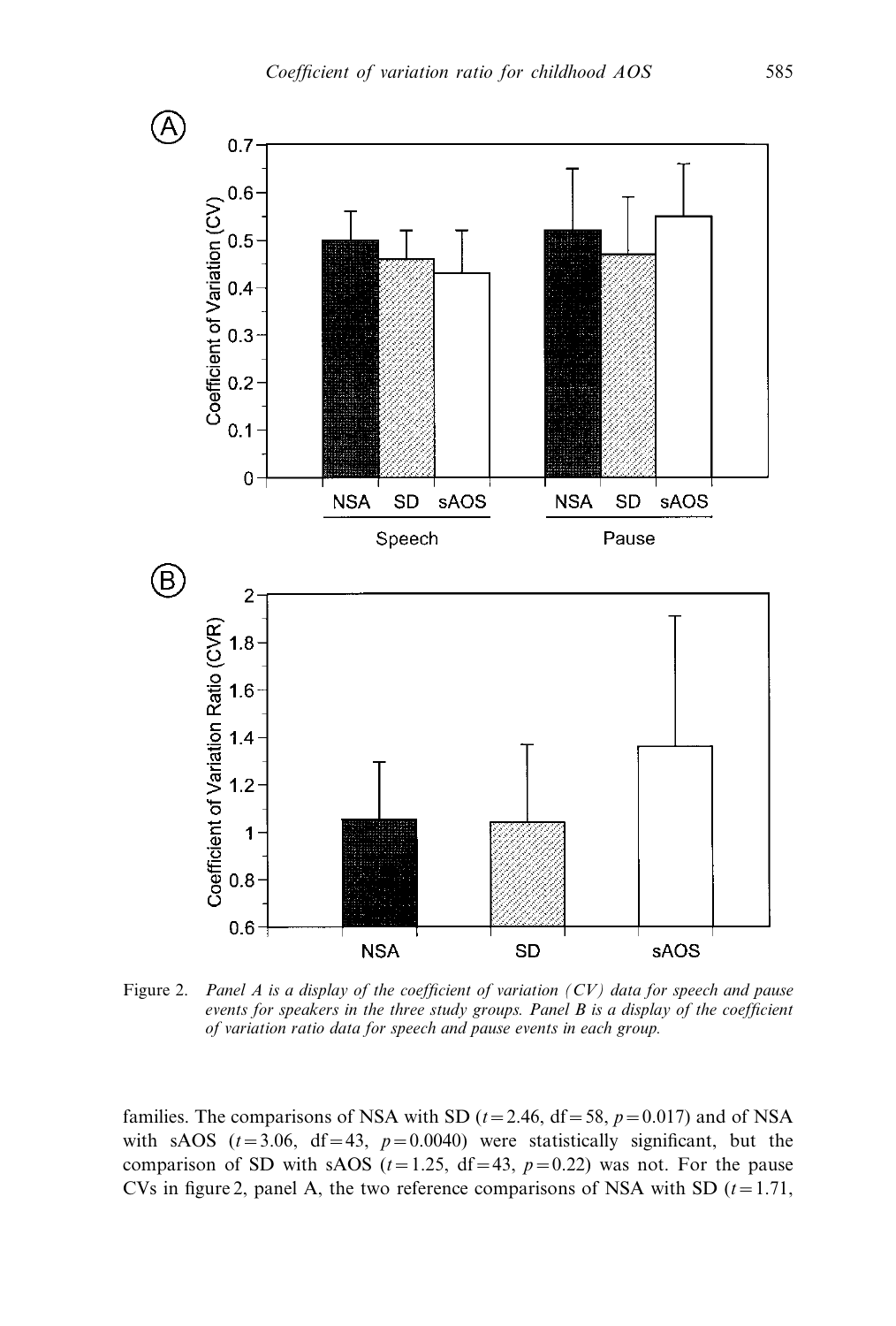df = 58,  $p=0.093$ ) and of NSA with sAOS (t=0.49, df = 69, p=0.39) were not statistically significant, but the comparison of SD with sAOS speakers  $(t=-2.23, t)$  $df=43$ ,  $p=0.031$ ) on the CV metric was statistically significant.

Figure 2, panel B provides a graphic summary of the CVR data, also averaged first by speaker and then averaged across speakers in each group. Each of the statistical findings for the three comparisons, NSA with SD ( $t=0.17$ , df = 53,  $p=0.17$ ), NSA with sAOS ( $t=-2.07$ , df=16,  $p=0.055$ ) and SD with sAOS  $(t=-2.08, df=19, p=0.052)$ , exceeded the conventional 0.05 alpha level and thus was not statistically significant.

#### Effect sizes

Table 4 is a summary of the effect sizes calculated for all between-group comparisons of the CVs for speech and pause events and of the CVR metrics. The effect sizes obtained in the present study were conservatively classified into the four categories shown in the footnote for table 4. As listed in table 4, the effect sizes obtained in this study provide considerable acoustic-based support for the percept of reduced variability of speech and pause events in children with sAOS.

As shown in figure 2 and table 4, the largest effect size was for the speech CVs of speakers with NSA versus sAOS. The sAOS speakers had less variability in their duration of speech events ( $ES = 0.92$ ). The other large effect size for the CVs was obtained for the comparison of pause CVs for speakers with SD versus sAOS. As shown in figure 2, speakers with sAOS had greater variation in pause durations  $(ES = 0.71)$ .

There were two large effect sizes obtained for the CVR data. As indicated in table 4 and shown in figure 2, speakers with sAOS had larger CVR ratios (i.e. more variable pause durations and less variable speech durations) than both the speakers with NSA ( $ES=0.79$ ) and the speakers with SD ( $ES=0.73$ ).

To summarize, the direction and magnitudes of differences in CV and CVR values among groups, as indexed by the generally substantial effect sizes, provide quantitative support for the percept of isochrony in the speakers with sAOS assessed in this study. Findings are also interpreted as support for the sensitivity of

| Variable             | Comparison | <b>Effect Size</b> | Magnitude  |
|----------------------|------------|--------------------|------------|
| CV for Speech Events | NSA-SD     | 0.64               | Medium     |
|                      | NSA-sAOS   | 0.92               | Very Large |
|                      | SD-sAOS    | 0.38               | Small      |
| CV for Pause Events  | NSA-SD     | 0.44               | Small      |
|                      | NSA-sAOS   | 0.23               | Small      |
|                      | SD-sAOS    | 0.71               | Large      |
| <b>CVR</b>           | NSA-SD     | 0.04               |            |
|                      | NSA-sAOS   | 0.79               | Large      |
|                      | SD-sAOS    | 0.73               | Large      |

Table 4. Effect sizes for the between-group comparisons of findings for the Coefficient of Variation  $(CV)$  for speech events and pause events and for the Coefficient of Variation Ratio (CVR)

<sup>a</sup> Effect size adjectives: *Small* (0.20-0.49); *Medium* (0.50-0.69); *Large* (0.70-0.89); *Very Large* (0.90-0.99).  $\frac{b_{\text{NSA}}}{2}$  by SA: *Normal Speech Againstian: SD: Speech Delay: sAOS: supported Aprovis of Speech* NSA: Normal Speech Acquisition; SD: Speech Delay; sAOS: suspected Apraxia of Speech.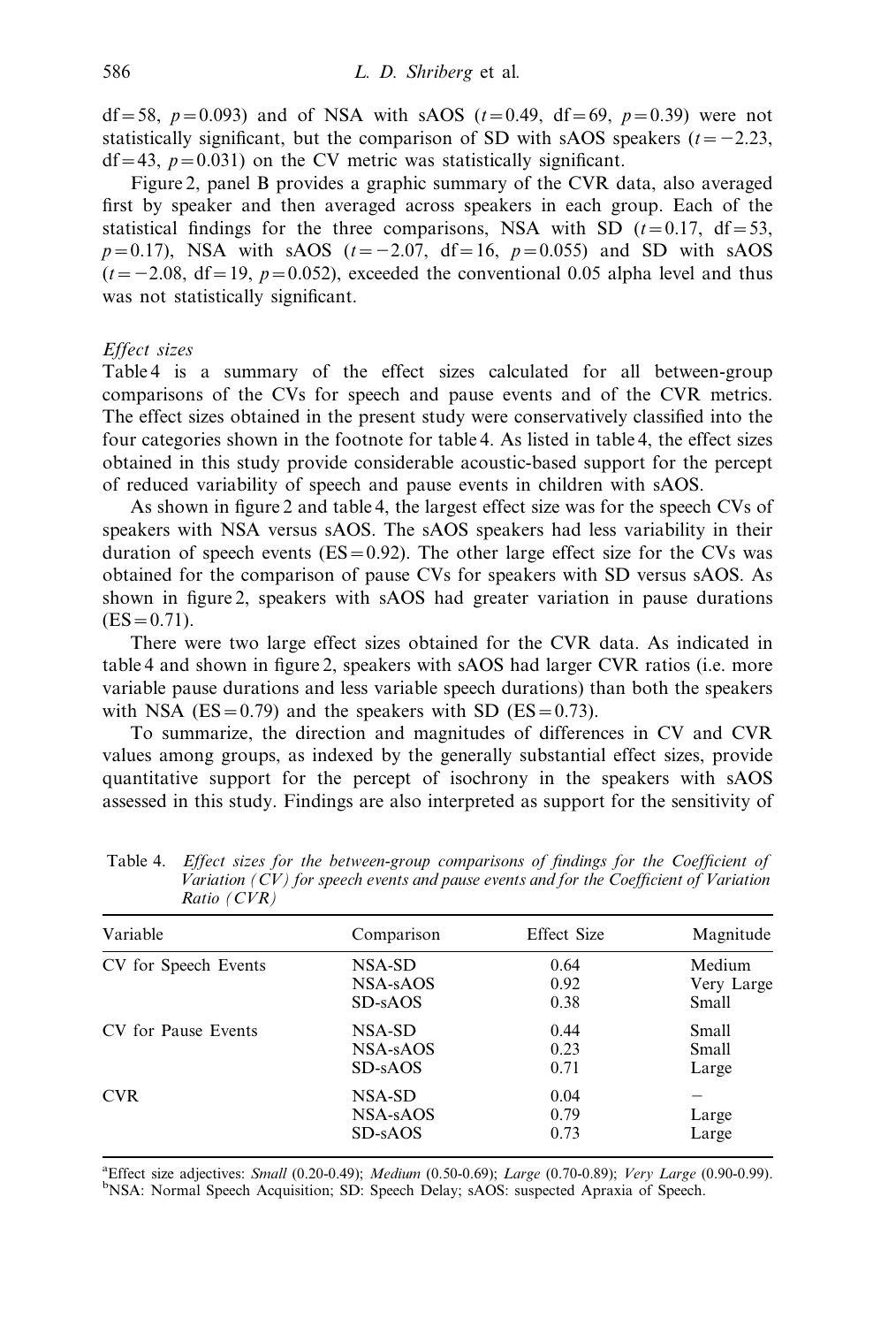the CVR metric as a potential diagnostic marker of AOS. This latter claim is based on the findings of no appreciable difference in the CVRs of speakers in the NSA versus SD groups  $(ES = 0.04)$  but large differences in the NSA-sAOS comparison  $(ES = 0.79)$  and in particular, the crucial (i.e. for diagnostic specificity) SD-sAOS comparison  $(ES=0.73)$ .

## Individual findings

Figure 3 provides information on the distributions of individual CVRs for participants in the three speaker groups. The boxplots provide the median CVR value, a 95% confidence interval around the median value (smaller boxes), the interquartile range  $(25<sup>th</sup>$  and  $75<sup>th</sup>$  percentiles, larger boxes) and individual CVR data points. The individual data points for the 30 participants in each of the two reference groups are not discernable in this figure. However, it is the spread of scores in each group and the individual CVRs for the 15 children with sAOS that are the focus of figure 3. Four observations about the data in figure 3 warrant comment.

First, the distribution of CVRs for the 15 children with sAOS differs in several ways from the distributions of CVRs for speakers with NSA and SD. There is one speaker with sAOS who had an extremely high CVR (2.76). Further inspection indicated that this speaker had the lowest CV (0.24) for speech events, coupled with the fourth highest CV for pause events. Inspection of the rank-ordered data for the other 4 speakers with high CVRs indicated similar patterns, with CVs for speech events ranked among the lowest and CVs for pause events ranked among the highest within the distributions for the 15 speakers with sAOS.

A second observation is that the elevated median for the speakers with sAOS (in



Figure 3. Boxplots of the coefficient of variation ratio (CVR) data for participants in the three study groups. Each boxplot provides CVR information on the median, confidence interval around the median, the interquartile range and the individual values.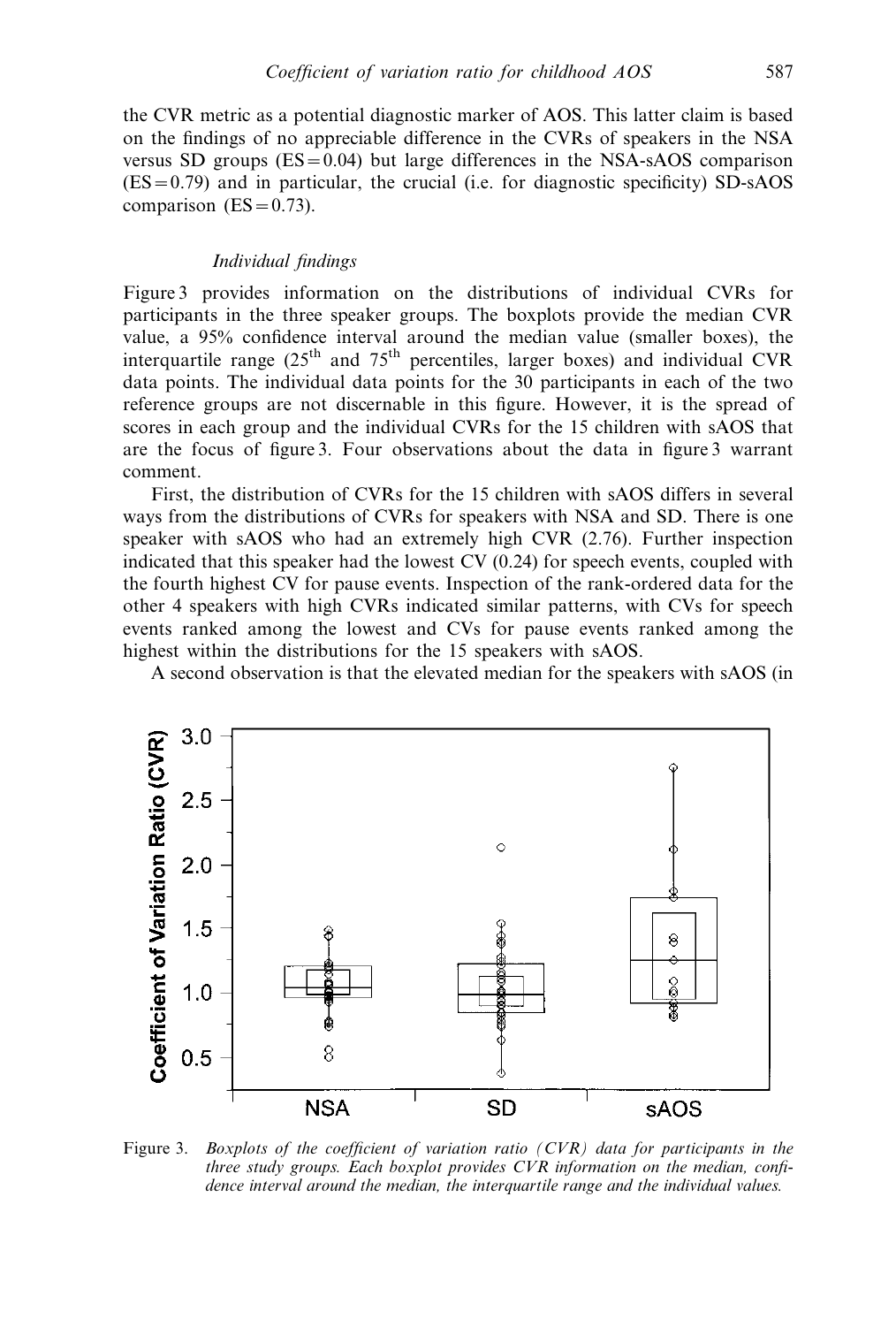comparison to the medians for the two reference groups) appears to be associated with the lack of scores in the lower CVR range. Note that the four high CVRs elevate the mean for this group, but extreme scores do not affect the median. Thus, in comparison with the more narrow, balanced ranges of variability of speech and pause events for speakers in the NSA and SD groups—approaching a CVR ratio of 1.0—there is a trend for proportionally more of the speakers with sAOS to have more variation in the durations of their pause events than in their speech events (i.e. their CVRs are above the reference ratios converging on approximately 1.0).

A third observation is that the above findings were not moderated by other characteristics of the sAOS participants. Inspection of the individual data (including use of scatter plots and fitted regression lines) indicated that individual CVs for speech and pause events were unrelated to a participant's etiological classification. Thus, the CVR values of the 7 sAOS participants classified as AOS, AOS\_DYS or AOS/DYS (see appendix) were no higher or lower than the CVR values of the 8 participants classified as DYS. Moreover, the magnitudes of the CVs and resulting CVRs were unrelated to the severity of speech involvement (i.e. PCCR values) of the participants with sAOS. Finally, CV and CVR values for the sAOS participants were unrelated to the frequency of perceptually observed syllable segregation in the conversational speech sample (i.e. *some versus frequent*).

The fourth observation is viewed as particularly promising for the potential of the CVR metric as a diagnostic marker of AOS. Of the four highest CVRs for sAOS participants shown in figure 3, three are from members of the British family described previously. As reviewed, affected members of the family, including the three participants in the present study, have an orofacial apraxia that appears to be genetically transmitted as an autosomal dominant trait. All affected members also have suspected apraxia of speech. These three participants had the highest, second highest and fourth highest CVR scores (the latter fractionally lower than the third highest, see figure 3) obtained for the 45 participants.

## **Discussion**

The finding that at least some of the speakers with suspected apraxia of speech had notably decreased variation in the duration of their speech events is viewed as support for the perceptual construct of isochrony in these speakers. From a measurement perspective, the CVR findings for the three speakers with an inherited form of apraxia of speech lend a form of construct validity to this proposed diagnostic marker. Some methodological constraints are appropriate to review before additional observations and discussion.

## Methodological considerations

There are several procedural considerations that limit generalizations from the findings of this study. An initial consideration is that the decision to include only children whose speech was perceptually consistent with the correlates of isochrony or syllable segregation limits generalizations to participants with these descriptive features of sAOS. The primary goal of the study was to determine if an acoustic correlate of this percept could be developed and documented. It is not clear what the implications of the present findings are for children who may meet other criteria for sAOS but are not perceived as having the characteristics of isochrony and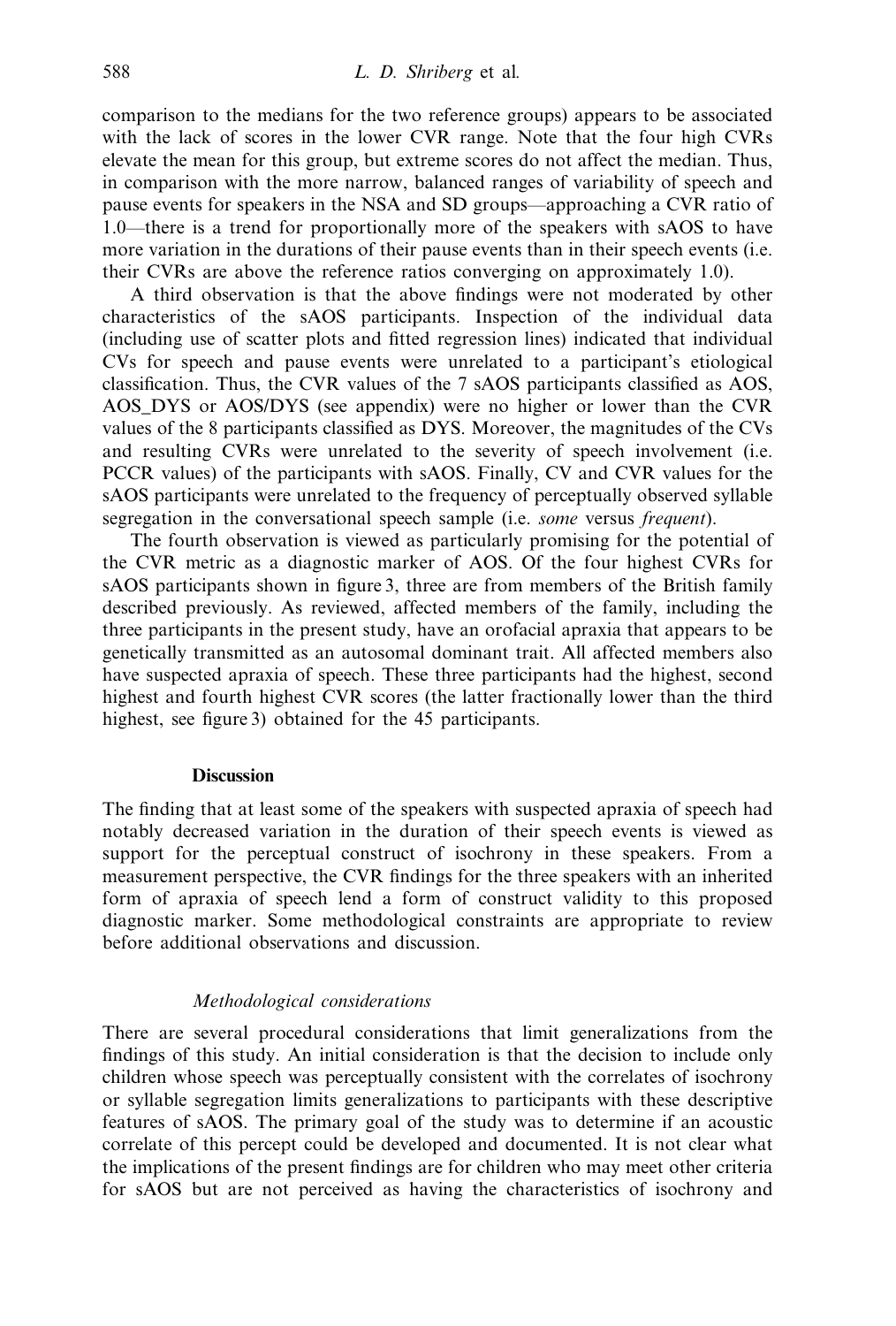syllable segregation described in the literature on apraxia of speech and used as inclusionary criteria in the current study.

A second constraint on generalizations from the present findings concerns the validity of the several methodological decisions in the procedures for acoustic analyses. Examples include the selection of the threshold for discriminating speech from non-speech (pause) events and the 100 ms cut-off point for pause events (cf. Hieke, Kowal and O'Connell, 1983; Zellner, 1994). This latter value, for example, could be viewed as too long and wasteful of possibly informative pausal events of shorter duration. Alternatively, inclusion of pausal events above this value may have biased the pause data to appear more variable than was relevant for the present concerns. Cross-validation studies using alternative signal processing approaches and speech-pause criteria are needed for optimal theoretical coherence and diagnostic accuracy.

Finally, the older ages of several of the speakers with sAOS (relative to the data provided in the reference values) may be associated with unknown effects. Although the AWU data provide some control for possible effects on CVR of variables associated with utterance length, there are other age-related variables associated with social and biological correlates of age (e.g. linguistic and craniofacial variables) that may have impact on speech timing. Studies that include larger groups of 3- to approximately 16-year-old children with sAOS are needed to determine whether interpretation of the current findings is constrained by the older ages of some of the speakers with sAOS.

## Speech processing perspectives

The quantitative findings for the CVR metric, particularly the substantial effect sizes for the SD-sAOS comparisons, support the potential of the present approach to quantify the perception of isochrony in young speakers. With due appreciation of the need for cross-validation, the following discussion offers some speculative interpretations of the present findings.

#### Speech variation

The high CVRs obtained by speakers with sAOS were a function of both reduced variation in the duration of speech events and increased variation in the duration of pause events, relative to the CVRs obtained from the two comparison groups. The lowered variation in the duration of speech events would seem to be consistent with the percept of isochrony—which, in turn, is viewed as a deficit consistent with a disorder of speech praxis. From this perspective, reduced or regularized durational variability might be viewed as the obligatory product of a spatiotemporal movement disorder. Note, however, that based primarily on information gained from a tapping test, Alcock et al. (2000a; b) speculated that a timing deficit may be the core disorder.

It is difficult to envision how a proposed constraint on the timing of movements might be viewed as support for a locus of apraxia of speech positioned at 'higher' linguistic levels. For example, it is difficult to account for the reduced variation in timing by appeal to such constructs as unstable underlying representations for word forms or sentence formulation deficits affecting the selection and retrieval of words. As reviewed in Shriberg et al. (2003), processes of this sort have been proposed as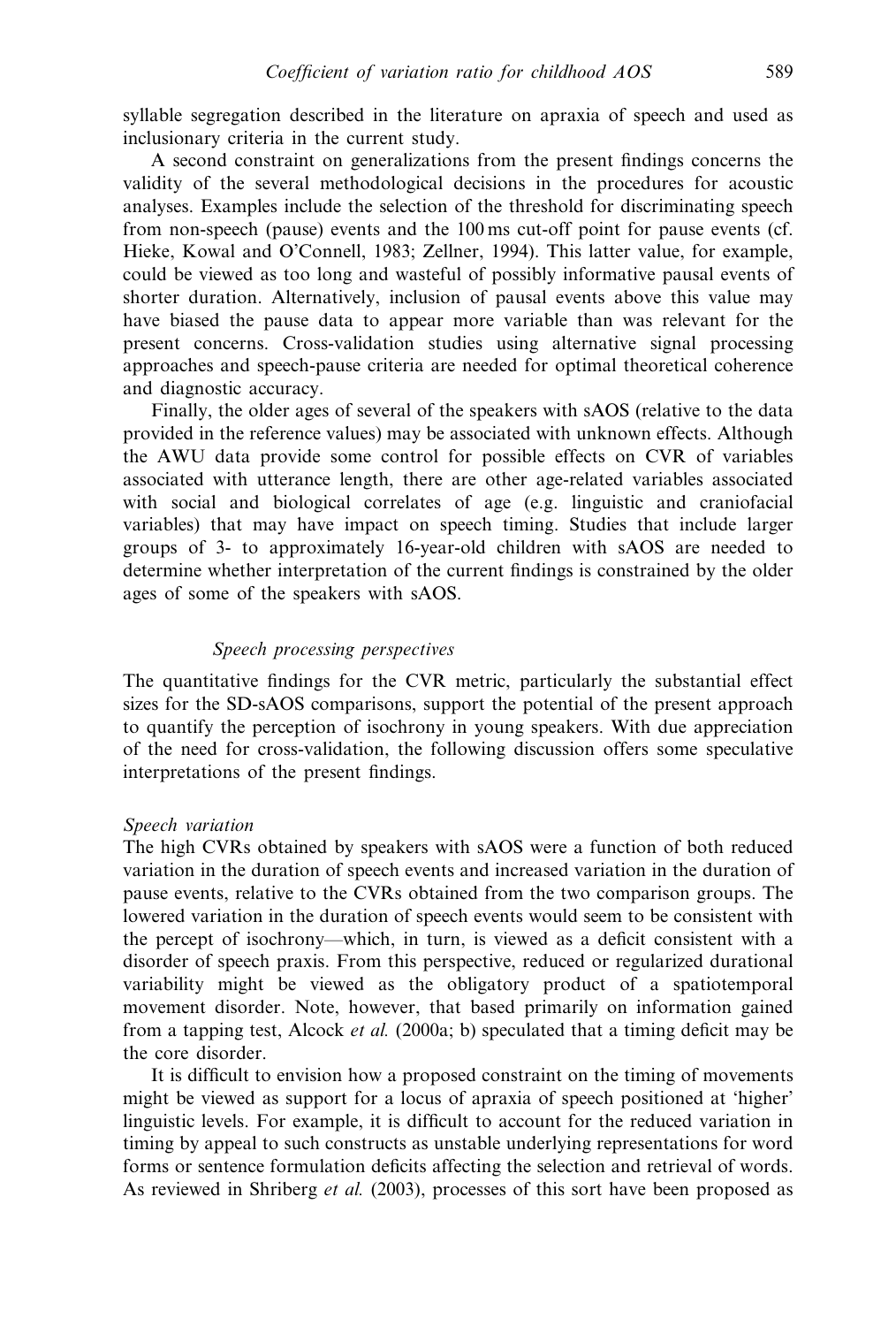the possible loci for lexical and sentential stress differences in children with sAOS, including proposals from our own prior studies. From the present perspective, it would seem more plausible that a constraint on temporal variation located at encoding phases of speech planning underlies the lexical and sentential stress deficits observed in children with sAOS.

## Pause variation

Speculation on the possible source of the increased variation in the duration of pause events in the children with sAOS is especially challenging. Arguments can be marshalled that this variability reflects constraints at either speech-motor or cognitive-linguistic processing levels. Clearly, some of the pause events could reflect constraints on such task demands as sentence formulation, word retrieval and representational aspects of lexical, sentential or emphatic stress. Because it was beyond the scope of the present study to complete the type of transcript analysis that could provide the needed information on such correspondences in children with sAOS compared to children in the other two groups, the present data are viewed as non-informative on these issues. However, using the criteria of explanatory parsimony, it would be appropriate to infer a common source for both the speech and the pause findings. Such a view would propose that the variable pause lengths reflect planning and programming processes at the level of speech motor control, much as posited for adults with acquired AOS whose premorbid representational forms and access processes are posited to remain intact. Again, the goals and methods used in the current study were not designed to address these issues.

#### **Conclusions**

The primary goal of this study was to develop and assess the diagnostic accuracy of a metric termed the Coefficient of Variation Ratio, an acoustically based measure that quantifies the relative durational variability of speech versus pause events. Descriptive statistics for the metric suggest that it meets criteria for interval-level analyses. For the age ranges typically studied in childhood apraxia of speech, additional research is needed to assemble a reference database extending through adolescence. Concurrent validity for the metric was supported by its sensitivity to the speech of three children whose patterns of speech and prosodic errors have been linked to a genotype associated with orofacial apraxia. Findings suggest that these children (and others with sAOS) have reduced temporal variation in speech events but increased temporal variation in pause events. Findings for the reduced variation in speech events were interpreted as consistent with a praxis deficit in speech motor control. However, findings indicating that children with sAOS have greater variability in the durations of pause events, together with findings indicating that such children have deficits in the perception of correct stress, present continued challenges to the explanatory construct of a core praxis deficit in childhood apraxia of speech.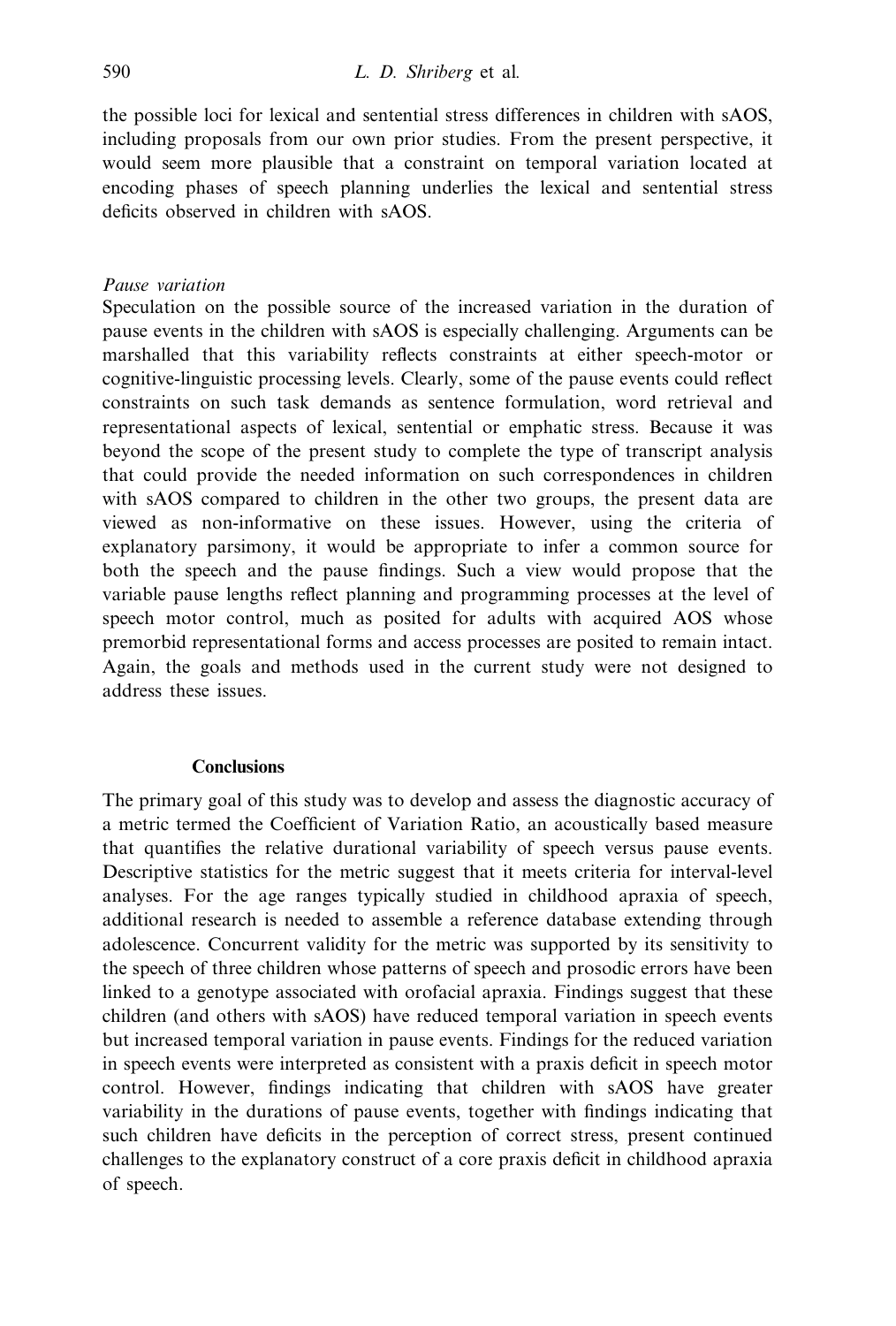## Acknowledgements

Our sincere thanks to the speech-language pathologists at the Children's Hospital of Pittsburgh who helped us identify some of the participants for this study and to the children and their parents who volunteered their time to participate in this project. Thanks to our laboratory colleagues and collaborators in Pittsburgh, Madison and Cleveland for their assistance and contributions at different stages of this project, including Roger Brown, Lisa Freebairn, Sharon Gretz, Sheryl Hall, Heather Karlsson, Barbara Lewis, Connie Nadler, Tammy Nash, Dayna Pitcairn, Carmen Rasmussen, Heather Rusiewicz, Jennine Sprangers, David Wilson and Marie Wirka. Special thanks to Katherina Hauner for significant editorial suggestions and assistance. This research is supported by the National Institute on Deafness and Other Communicative Disorders, NIDCD DC00496.

#### References

- ACKERMANN, H. and HERTRICH, I., 1994, Speech rate and rhythm in cerebellar dysarthria: an acoustic analysis of syllabic timing. Folia Phoniatrica et Logopaedica, 46, 70–78.
- ALCOCK, K. J., PASSINGHAM, R. E., WATKINS, K. E. and VARGHA-KHADEM, F., 2000a, Oral dyspraxia in inherited speech and language impairment and acquired dysphasia. Brain and Language, 75, 17-33.
- ALCOCK, K. J., PASSINGHAM, R. E., WATKINS, K. E. and VARGHA-KHADEM, F., 2000b, Pitch and timing abilities in inherited speech and language impairment. Brain and Language, 75, 34–46.
- BELTON, E., SALMOND, C. H., WATKINS, K. E., VARGHA-KHADEM, F. and GADIAN, D. G., 2003, Bilateral brain abnormalities associated with dominantly inherited verbal and orofacial dyspraxia. Human Brain Mapping, 18, 194–200.
- FEE, E. J., 1995, The phonological system of a specifically language-impaired population. Clinical Linguistics and Phonetics, 9, 189–209.
- FISHER, S. E., VARGHA-KHADEM, F., WATKINS, K. E., MONACO, A. P. and PEMBREY, M. E., 1998, Localisation of a gene implicated in a severe speech and language disorder. Nature Genetics, 18, 168–170.
- FOWLER, C. A., SMITH, M. and TASSINARY, L. G., 1986, Perception of syllable timing by prebabbling infants. Journal of Acoustical Society of America, 79, 814–825.
- GOAD, H., 1998, Plurals in SLI: prosodic deficit or morphological deficit? Language Acquisition, 7.2–4, 247–284.
- HALL, P. K., 1992, At the center of the controversy: developmental apraxia. American Journal of Speech-Language Pathology, 1, 23–25.
- HALL, P. K., JORDAN, L. S. and ROBIN, D. A., 1993, Developmental Apraxia of Speech: Theory and clinical practice (Austin, TX: Pro-ed).
- HIEKE, A. E., KOWAL, S. and O'CONNELL, D. C., 1983, The trouble with 'articulatory' pauses. Language and Speech, 26, 203–213.
- HURST, J. A., BARAITSER, M., AUGER, E., GRAHAM, F. and NORELL, S., 1990, An extended family with a dominantly inherited speech disorder. Developmental Medicine and Child Neurology, 32, 347–355.
- KENT, R. D., 2000, Research on speech motor control and its disorders: a review and prospective. Journal of Communication Disorders, 33, 391-428.
- KENT, R. D. and ROSENBEK, J. C., 1983, Acoustic patterns of apraxia of speech. Journal of Speech and Hearing Research, 26, 231–249.
- KENT, R. D., WEISMER, G., KENT, J. F., VORPERIAN, H. K. and DUFFY, J. R., 1999, Acoustic studies of dysarthric speech: methods, progress, and potential. Journal of Communication Disorders, 32, 141–180.
- LAI, C. S. L., FISHER, S. E., HURST, J. A., LEVY, E. R., HODGSON, S., FOX, M., JEREMIAH, S., POVEY, S., JAMISON, D. C., GREEN, E. D., VARGHA-KHADEM, F. and MONACO, A. P., 2000, The SPCH1 region on human 7q31: genomic characterization of the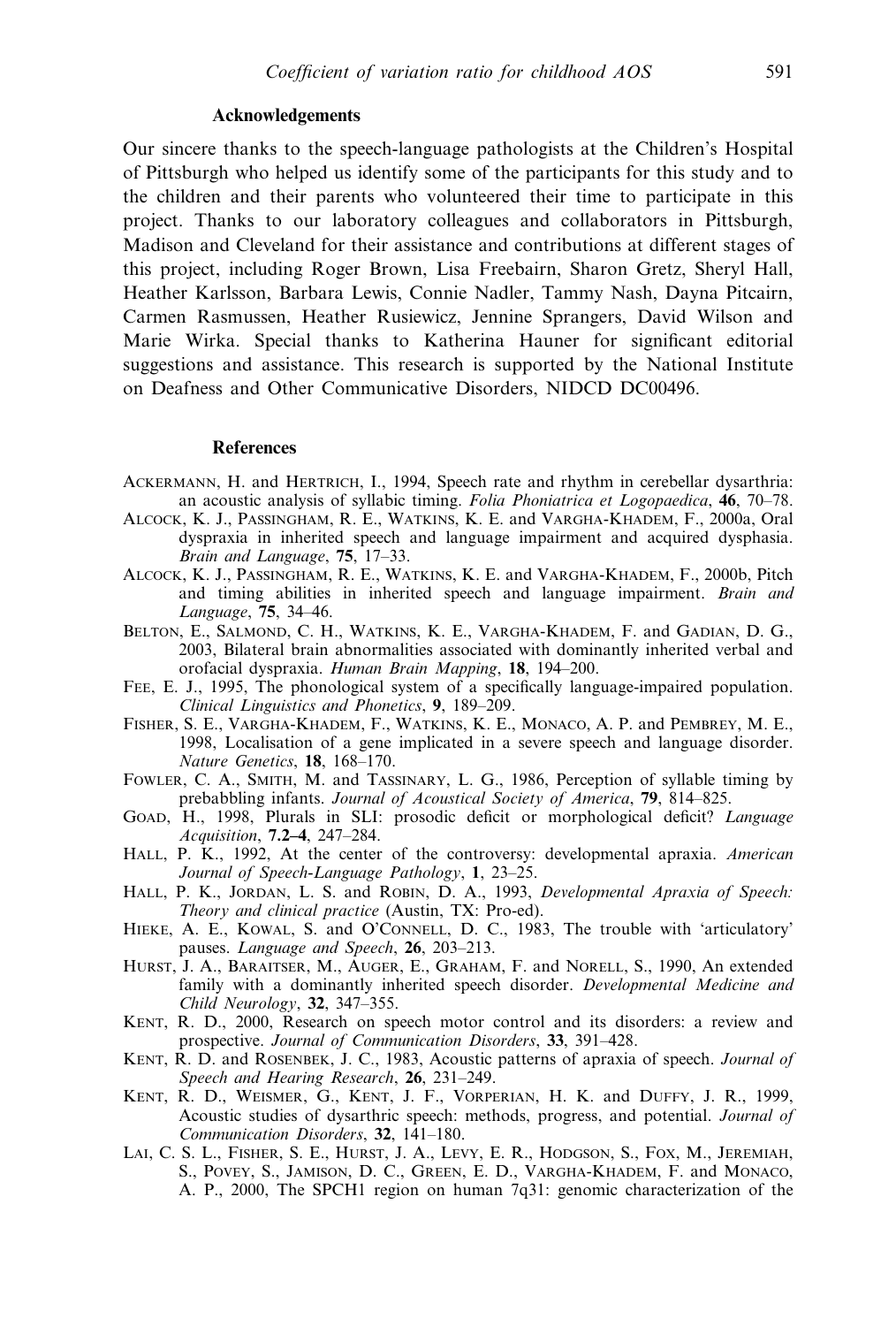critical interval and localization of translocations associated with speech and language disorder. American Journal of Human Genetics, 67, 357–368.

- LAI, C. S. L., FISHER, S. E., HURST, J. A., VARGHA-KHADEM, F. and MONACO, A. P., 2001, A forkhead-domain gene is mutated in a severe speech and language disorder. Nature, 413, 519–523.
- MATLAB, 2002, [Computer software] (Natick, MA: The MathWorks, Inc.).
- ODELL, K. H. and SHRIBERG, L. D., 2001, Prosody-voice characteristics of children and adults with apraxia of speech. Clinical Linguistics and Phonetics, 15, 275–307.
- PIGGOTT, G. L. and KESSLER ROBB, M., 1999, Prosodic features of familial language impairment: constraints on stress assignment. Folia Phoniatrica et Logopaedica, 51, 55–69.
- ROBIN, D. A., 1992, Developmental apraxia of speech: just another motor problem. American Journal of Speech-Language Pathology, 1, 19–22.
- SHRIBERG, L. D., ALLEN, C. T., MCSWEENY, J. L. and WILSON, D. L., 2001, PEPPER: Programs to examine phonetic and phonologic evaluation records [Computer software] (Madison, WI: Waisman Center, University of Wisconsin).
- SHRIBERG, L. D., ARAM, D. M. and KWIATKOWSKI, J., 1997a, Developmental apraxia of speech: I. Descriptive perspectives. Journal of Speech, Language, and Hearing Research, 40, 273–285.
- SHRIBERG, L. D., ARAM, D. M. and KWIATKOWSKI, J., 1997b, Developmental apraxia of speech: II. Toward a diagnostic marker. Journal of Speech, Language, and Hearing Research, 40, 286–312.
- SHRIBERG, L. D., ARAM, D. M. and KWIATKOWSKI, J., 1997c, Developmental apraxia of speech: III. A subtype marked by inappropriate stress. Journal of Speech, Language, and Hearing Research, 40, 313–337.
- SHRIBERG, L. D., AUSTIN, D., LEWIS, B. A., MCSWEENY, J. L. and WILSON, D. L., 1997a, The Percentage of Consonants Correct (PCC) metric: extensions and reliability data. Journal of Speech, Language, and Hearing Research, 40, 708–722.
- SHRIBERG, L. D., AUSTIN, D., LEWIS, B. A., MCSWEENY, J. L. and WILSON, D. L., 1997b, The Speech Disorders Classification System (SDCS): extensions and lifespan reference data. Journal of Speech, Language, and Hearing Research, 40, 723–740.
- SHRIBERG, L. D., CAMPBELL, T. F., KARLSSON, H. B., BROWN, R. L., MCSWEENY, J. L. and NADLER, C. J., 2003, A diagnostic marker for childhood apraxia of speech: the lexical stress ratio. Clinical Linguistics and Phonetics, 17, 549-574.
- SHRIBERG, L. D. and KENT, R. D., 1995, Clinical Phonetics, second edition (Boston, MA: Allyn & Bacon).
- SHRIBERG, L. D. and KWIATKOWSKI, J., 1994, Developmental phonological disorders I: a clinical profile. Journal of Speech and Hearing Research, 37, 1100–1126.
- SHRIBERG, L. D., KWIATKOWSKI, J. and RASMUSSEN, C., 1990, The Prosody-Voice Screening Profile (Tucson, AZ: Communication Skill Builders).
- SHRIBERG, L. D. and MCSWEENY, J. L., 2002, Classification and misclassification of childhood apraxia of speech, Tech. Rep. No. 11 (Phonology Project, Waisman Center, University of Wisconsin-Madison).
- SHUSTER, L. I., RUSCELLO, D. M. and HAINES, K. B., 1989, Acoustic patterns of developmental apraxia of speech. Paper presented at the American Speech-Language-Hearing Association Convention, St. Louis, MO.
- VARGHA-KHADEM, F., WATKINS, K. E., ALCOCK, K. J., FLETCHER, P. and PASSINGHAM, R., 1995, Praxic and nonverbal cognitive deficits in a large family with a genetically transmitted speech and language disorder. Proceedings of the National Academy of Sciences of the United States of America, 92, 930–933.
- VARGHA-KHADEM, F., WATKINS, K. E., PRICE, C. J., ASHBURNER, J., ALCOCK, K. J., CONNELLY, A., FRACKOWIAK, R. S., FRISTON, K. J., PEMBREY, M. E., MISHKIN, M., GADIAN, D. G. and PASSINGHAM, R. E., 1998, Neural basis of an inherited speech and language disorder. Proceedings of the National Academy of Sciences of the United States of America, 95, 12695–12700.
- WATKINS, K. E., DRONKERS, N. and VARGHA-KHADEM, F., 2002, Behavioural analysis of an inherited speech and language disorder: comparison with an acquired aphasia. Brain, 125, 452–464.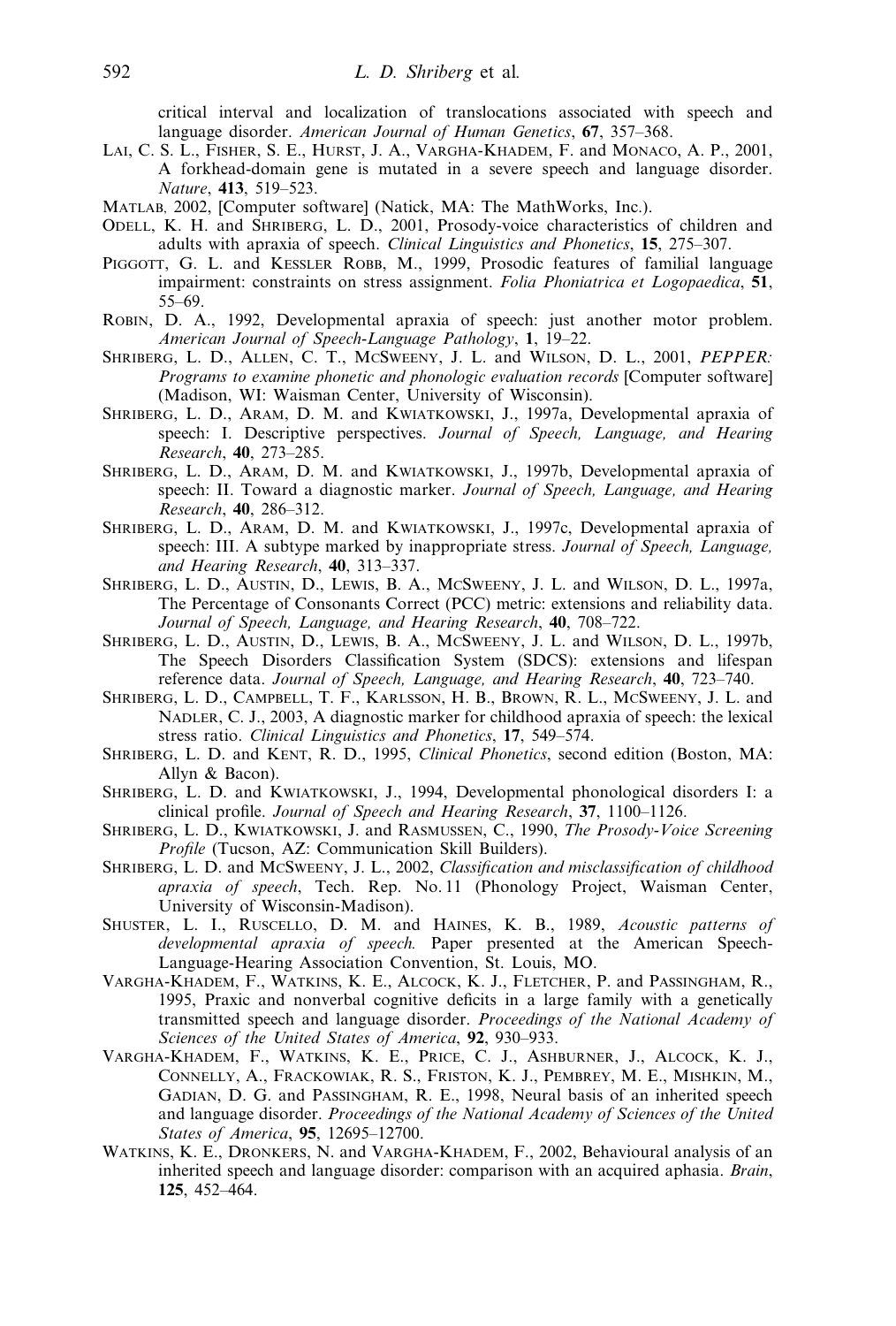- WATKINS, K. E., GADIAN, D. G. and VARGHA-KHADEM, F., 1999, Functional and structural brain abnormalities associated with a genetic disorder of speech and language. American Journal of Human Genetics, 65, 1215–1221.
- WHITESIDE, S. P. and VARLEY, R. A., 1998, A reconceptualisation of apraxia of speech: a synthesis of evidence. *Cortex*, 34, 221–231.
- ZELLNER, B., 1994, Pauses and the temporal structure of speech. In E. Keller (ed.), Fundamentals of Speech Synthesis and Speech Recognition (Chichester: John Wiley), pp. 41–62.

## Appendix: classification procedures

Detailed descriptions of the procedures developed to classify children with suspected apraxia of speech are provided in a technical report (Shriberg and McSweeny, 2002). For the needs of that study, a system was developed to reclassify 100 children referred by speech-language pathologists and research collaborators as having suspected apraxia of speech. The abbreviated description that follows provides only the information needed to understand the classifications as they are discussed in the present study.

Table A1 includes a list of diagnostic markers and their point values for two proposed etiological subtypes of speech delay of currently unknown origin. The Shriberg and McSweeny paper includes markers and classification procedures for a third proposed etiological subtype-speech delay associated with early recurrent otitis media with effusion. For clarity, all information on this third classification has been removed from tables A1 and A2. Only one child in the present study qualified for a multiple category (see below) that involved this latter proposed subtype.

Each marker in the two lists was developed in associated research on sAOS.

|                |                                                                  | Point Values |                             |  |  |
|----------------|------------------------------------------------------------------|--------------|-----------------------------|--|--|
| Classification | <b>Behaviour</b>                                                 |              | Non-<br>Bracketed Bracketed |  |  |
| SD-AOS         | 1. Excessive/equal stress (Shriberg, Aram <i>et al.</i> , 1997b) | 0.0          | 0.0                         |  |  |
|                | 2. Inappropriate timing: (syllable segregation; isochrony)       | 0.0          | 0.0                         |  |  |
|                | 3. Inconsistent errors on the same word type                     | 0.5          | 1.0                         |  |  |
|                | 4. Prearticulatory oral gestures (groping)                       | 1.0          | 2.0                         |  |  |
|                | 5. Postarticulatory repetitions and revisions                    | 1.0          | 2.0                         |  |  |
|                | 6. Metathetic/sequencing errors                                  | 1.0          | 2.0                         |  |  |
| SD-DYS         | 1. Excessive/equal stress (Shriberg, Aram <i>et al.</i> , 1997b) | 0.0          | 0.0                         |  |  |
|                | 2. Inappropriate timing (syllable segregation; isochrony)        | 0.0          | 0.0                         |  |  |
|                | 3. Slow rate                                                     | 0.5          | 1.0                         |  |  |
|                | 4. Voice tremor/tremulous                                        | 0.5          | 1.0                         |  |  |
|                | 5. Nasal resonance                                               | 0.5          | 1.0                         |  |  |
|                | 6. Nasal emission                                                | 1.0          | 2.0                         |  |  |
|                | 7. Imprecise vowels/consonants                                   | 1.0          | 2.0                         |  |  |

Table A1. Speech and prosody markers and bracketing criteria for two proposed subtypes of speech delay. Participants not meeting criteria for either category are classified as having speech delay of unknown origin (SD)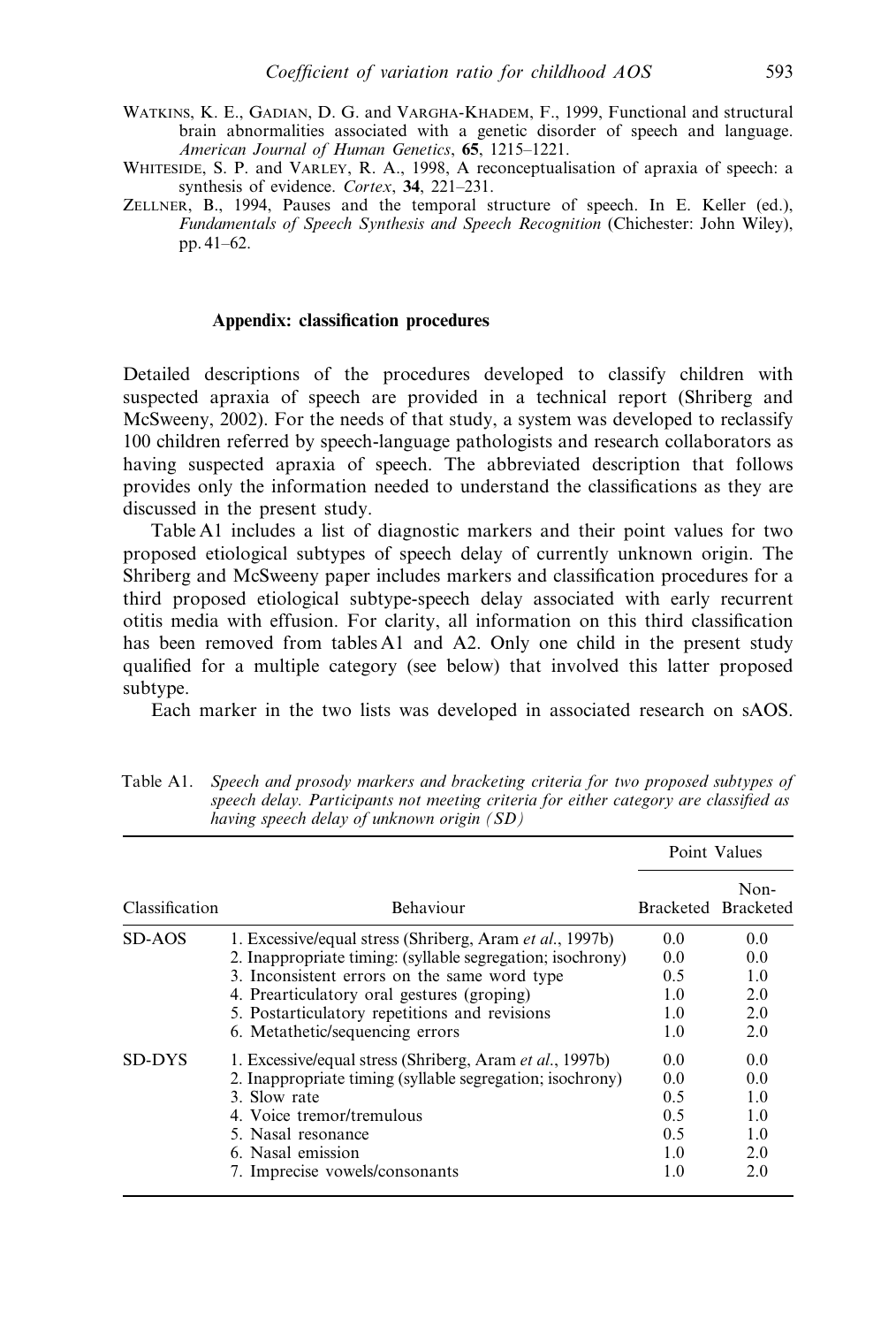| <b>Classification Category</b>                  | Abbreviation   | Description                                                                | Criteria and Symbolization                                                                                                                                                                                                                                                                                                                                                                                                          |
|-------------------------------------------------|----------------|----------------------------------------------------------------------------|-------------------------------------------------------------------------------------------------------------------------------------------------------------------------------------------------------------------------------------------------------------------------------------------------------------------------------------------------------------------------------------------------------------------------------------|
| Speech Delay-Apraxia of Speech                  | <b>AOS</b>     | Speech Delay in association<br>with apraxia of speech                      | Speakers meet phonological process or residual<br>distortion error criteria for current or prior<br>speech delay, plus have a total of $1-1.5$ points<br>(marginal) or 2 points or greater (non-marginal)<br>for the eight segmental and prosody markers<br>for AOS described in table A1. Denote speakers<br>who also meet criteria for either of the two<br>stress/timing markers by the suffix S/T (i.e.<br>$AOS_S/T$ ).         |
| Speech Delay-Dysarthria                         | <b>DYS</b>     | Speech Delay in association<br>with dysarthria                             | Speakers meet phonological process or residual<br>distortion error criteria for current or prior<br>speech delay, plus have a total of $1-1.5$ points<br>(marginal) or 2 points or greater (non-marginal)<br>for the six segmental and prosody markers for<br>DYS described in table A1. Denote speakers<br>who also meet criteria for either of the two<br>stress/timing markers for DYS by the suffix<br>$S/T$ (i.e. DYS $S/T$ ). |
| Speech Delay-Apraxia and Dysarthria             | AOS_DYS        | Speech Delay in association<br>with apraxia of speech and<br>dysarthria    | Speakers meet criteria for both AOS and DYS.<br>Place brackets around stems meeting only<br>marginal criteria for that classification ( <i>i.e.</i><br>AOS [DYS]). Denote speakers who also meet<br>criteria for either of the two stress/timing<br>markers for AOS or DYS by the suffix S/T<br>$(i.e. AOS_DYS_S/T).$                                                                                                               |
| Speech Delay-Apraxia of Speech<br>or Dysarthria | <b>AOS/DYS</b> | Speech Delay in association<br>with apraxia of speech and/or<br>dysarthria | Speakers meet only the marginal or non-marginal<br>stress and/or timing criteria for AOS or DYS<br>in table A1 (i.e. they do not meet the segmental<br>criteria for either or both of these classifications).                                                                                                                                                                                                                       |

Table A2. Definitions and criteria used to assign speakers to one of the etiological classification categories. For efficiency, the prefix <sup>s</sup> (i.e. suspected) is deleted from each classification term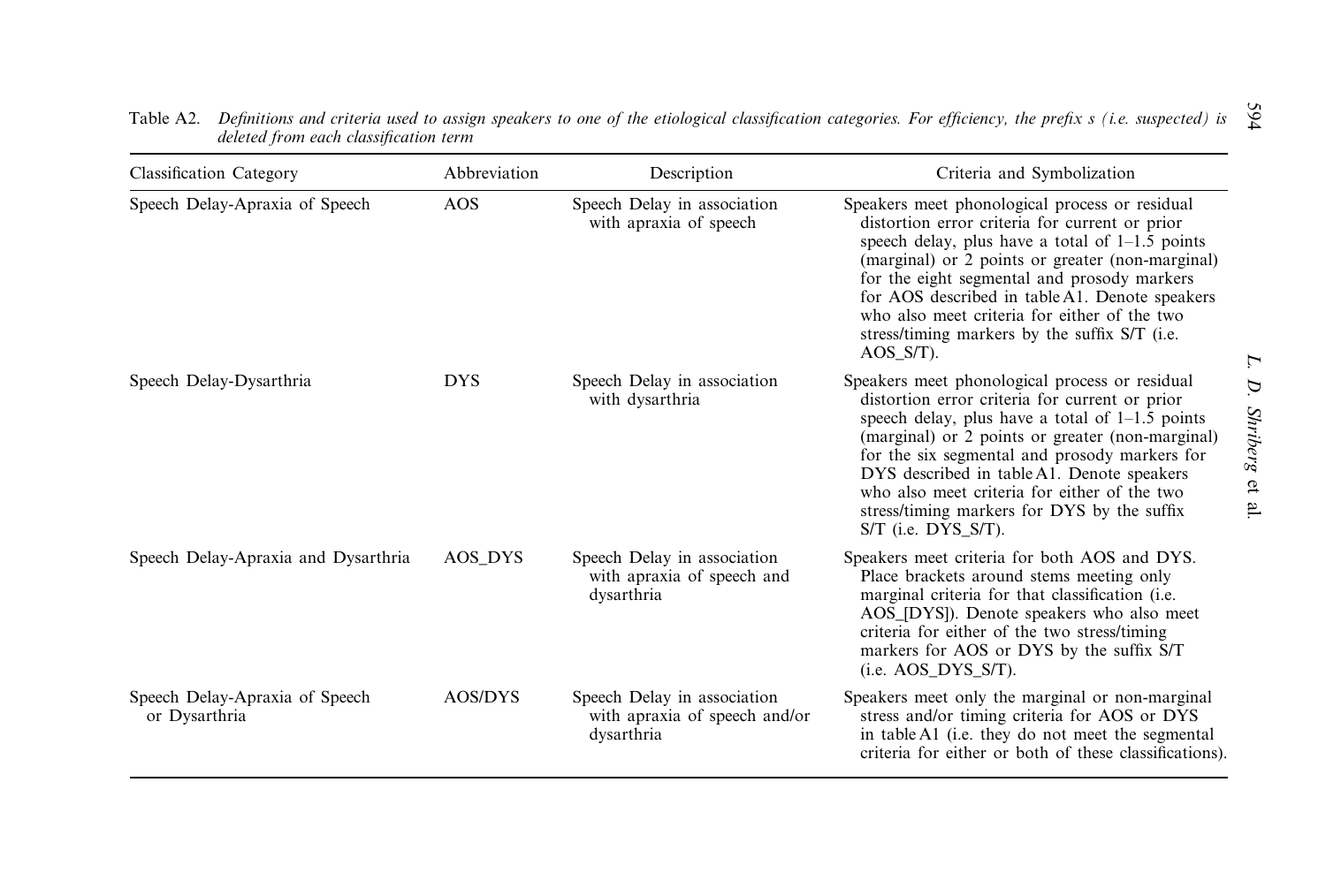Bracketed observations, as indicated in the right-most column in table A1, essentially reflect limitations in the frequencies of marker behaviours (i.e. validity and reliability issues). Some speakers met the two-points criterion for both proposed etiological categories, which is termed AOS\_DYS (i.e. AOS and DYS). Some children met the stress or timing criterion for AOS or DYS, but not the speech criteria that might differentiate the two classifications. Participants meeting such criteria for only the stress or timing marker were classified as AOS/DYS (i.e. AOS or DYS). Importantly, all classifications were based on the available audio samples, which were restricted to conversational speech samples for the majority of most participants. As discussed in the Shriberg and McSweeny paper, responses to citation tasks and other types of speech tasks are needed to evoke the types of behaviours associated with apraxia of speech. Thus, the possibility of false positives and false negatives among these classifications is the primary motivation for the term suspected apraxia of speech in both studies. It should also be noted that the eight descriptive features for childhood apraxia of speech proposed in Shriberg, Campbell et al. (2003) were developed from research completed after the Shriberg and McSweeny (2002) procedures used in the present study.